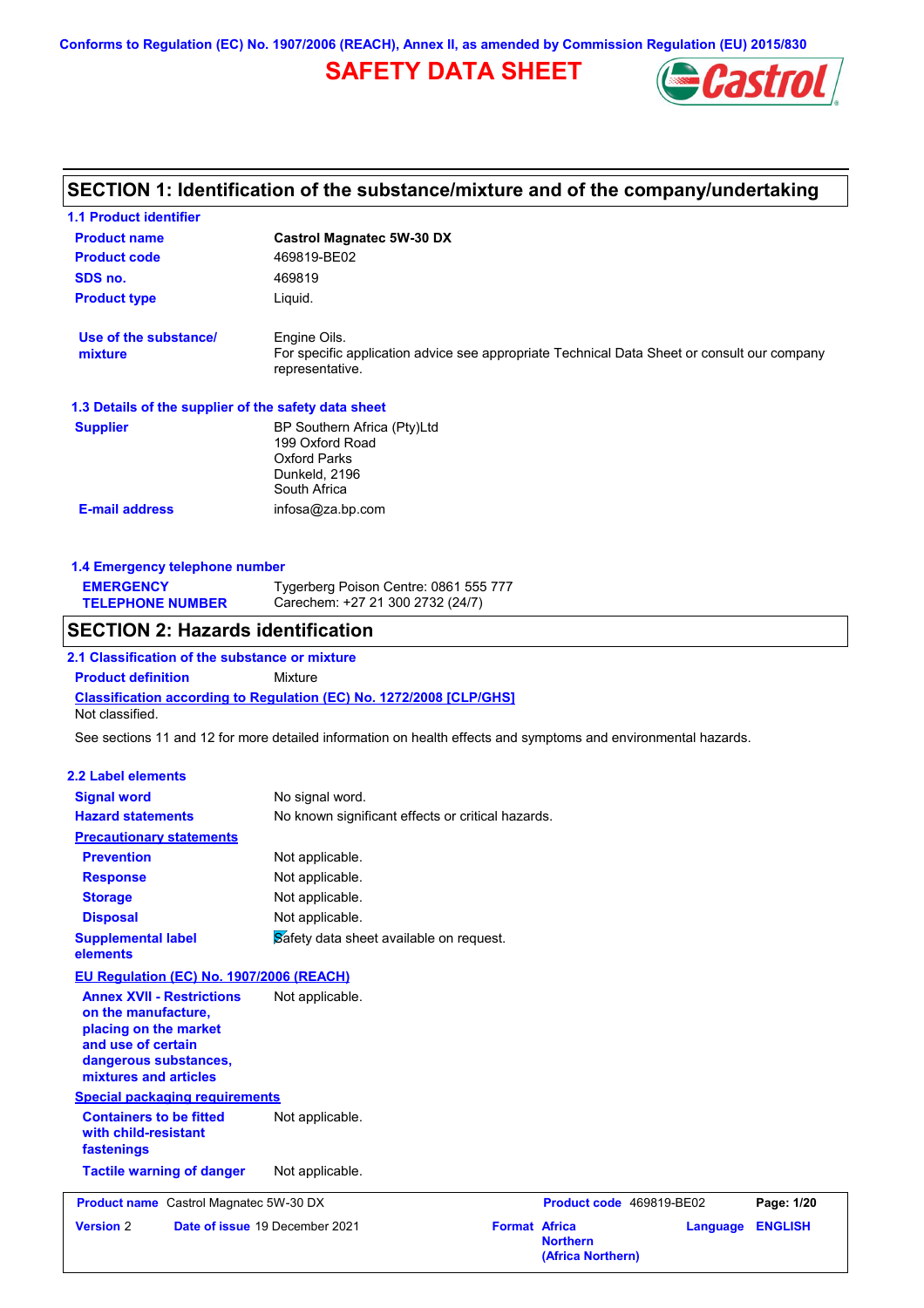## **SECTION 2: Hazards identification**

| 2.3 Other hazards                                                                                                        |                                                                                                                                                                                                                                 |
|--------------------------------------------------------------------------------------------------------------------------|---------------------------------------------------------------------------------------------------------------------------------------------------------------------------------------------------------------------------------|
| <b>Results of PBT and vPvB</b><br>assessment                                                                             | Product does not meet the criteria for PBT or vPvB according to Regulation (EC) No. 1907/2006,<br>Annex XIII.                                                                                                                   |
| <b>Product meets the criteria</b><br>for PBT or vPvB according<br>to Regulation (EC) No.<br><b>1907/2006, Annex XIII</b> | This mixture does not contain any substances that are assessed to be a PBT or a vPvB.                                                                                                                                           |
| Other hazards which do<br>not result in classification                                                                   | Defatting to the skin.<br><b>USED ENGINE OILS</b><br>Used engine oil may contain hazardous components which have the potential to cause skin<br>cancer.<br>See Toxicological Information, section 11 of this Safety Data Sheet. |

## **SECTION 3: Composition/information on ingredients**

Mixture

#### **3.2 Mixtures**

**Product definition**

Highly refined base oil (IP 346 DMSO extract < 3%). Proprietary performance additives.

| <b>Product/ingredient</b><br>name                         | <b>Identifiers</b>                                                                   | %         | <b>Regulation (EC) No.</b><br><b>1272/2008 [CLP]</b> | Type  |
|-----------------------------------------------------------|--------------------------------------------------------------------------------------|-----------|------------------------------------------------------|-------|
| Distillates (petroleum), hydrotreated<br>heavy paraffinic | REACH #: 01-2119484627-25<br>EC: 265-157-1<br>CAS: 64742-54-7<br>Index: 649-467-00-8 | 250 - ≤75 | Asp. Tox. 1, H304                                    | $[1]$ |

#### **See Section 16 for the full text of the H statements declared above.**

Type

[1] Substance classified with a health or environmental hazard

[2] Substance with a workplace exposure limit

[3] Substance meets the criteria for PBT according to Regulation (EC) No. 1907/2006, Annex XIII

[4] Substance meets the criteria for vPvB according to Regulation (EC) No. 1907/2006, Annex XIII

[5] Substance of equivalent concern

[6] Additional disclosure due to company policy

Occupational exposure limits, if available, are listed in Section 8.

#### **SECTION 4: First aid measures**

| <b>4.1 Description of first aid measures</b> |                                                                                                                                                                                                                                         |
|----------------------------------------------|-----------------------------------------------------------------------------------------------------------------------------------------------------------------------------------------------------------------------------------------|
| <b>Eye contact</b>                           | In case of contact, immediately flush eyes with plenty of water for at least 15 minutes. Eyelids<br>should be held away from the eyeball to ensure thorough rinsing. Check for and remove any<br>contact lenses. Get medical attention. |
| <b>Skin contact</b>                          | Wash skin thoroughly with soap and water or use recognised skin cleanser. Remove<br>contaminated clothing and shoes. Wash clothing before reuse. Clean shoes thoroughly before<br>reuse. Get medical attention if irritation develops.  |
| <b>Inhalation</b>                            | <b>If</b> inhaled, remove to fresh air. Get medical attention if symptoms occur.                                                                                                                                                        |
| Ingestion                                    | Do not induce vomiting unless directed to do so by medical personnel. Get medical attention if<br>symptoms occur.                                                                                                                       |
| <b>Protection of first-aiders</b>            | No action shall be taken involving any personal risk or without suitable training.                                                                                                                                                      |

#### **4.2 Most important symptoms and effects, both acute and delayed**

See Section 11 for more detailed information on health effects and symptoms.

| <b>Potential acute health effects</b> |                                                                                                                   |                                                              |          |                |
|---------------------------------------|-------------------------------------------------------------------------------------------------------------------|--------------------------------------------------------------|----------|----------------|
| <b>Inhalation</b>                     | Vapour inhalation under ambient conditions is not normally a problem due to low vapour<br>pressure.               |                                                              |          |                |
| <b>Ingestion</b>                      | No known significant effects or critical hazards.                                                                 |                                                              |          |                |
| <b>Skin contact</b>                   | Defatting to the skin. May cause skin dryness and irritation.                                                     |                                                              |          |                |
| Eye contact                           | No known significant effects or critical hazards.                                                                 |                                                              |          |                |
|                                       | Delayed and immediate effects as well as chronic effects from short and long-term exposure                        |                                                              |          |                |
| <b>Inhalation</b>                     | Overexposure to the inhalation of airborne droplets or aerosols may cause irritation of the<br>respiratory tract. |                                                              |          |                |
| <b>Ingestion</b>                      | Ingestion of large quantities may cause nausea and diarrhoea.                                                     |                                                              |          |                |
| <b>Skin contact</b>                   | Prolonged or repeated contact can defat the skin and lead to irritation and/or dermatitis.                        |                                                              |          |                |
| Eye contact                           | Potential risk of transient stinging or redness if accidental eye contact occurs.                                 |                                                              |          |                |
|                                       | <b>Product name</b> Castrol Magnatec 5W-30 DX                                                                     | Product code 469819-BE02                                     |          | Page: 2/20     |
| <b>Version 2</b>                      | Date of issue 19 December 2021                                                                                    | <b>Format Africa</b><br><b>Northern</b><br>(Africa Northern) | Language | <b>ENGLISH</b> |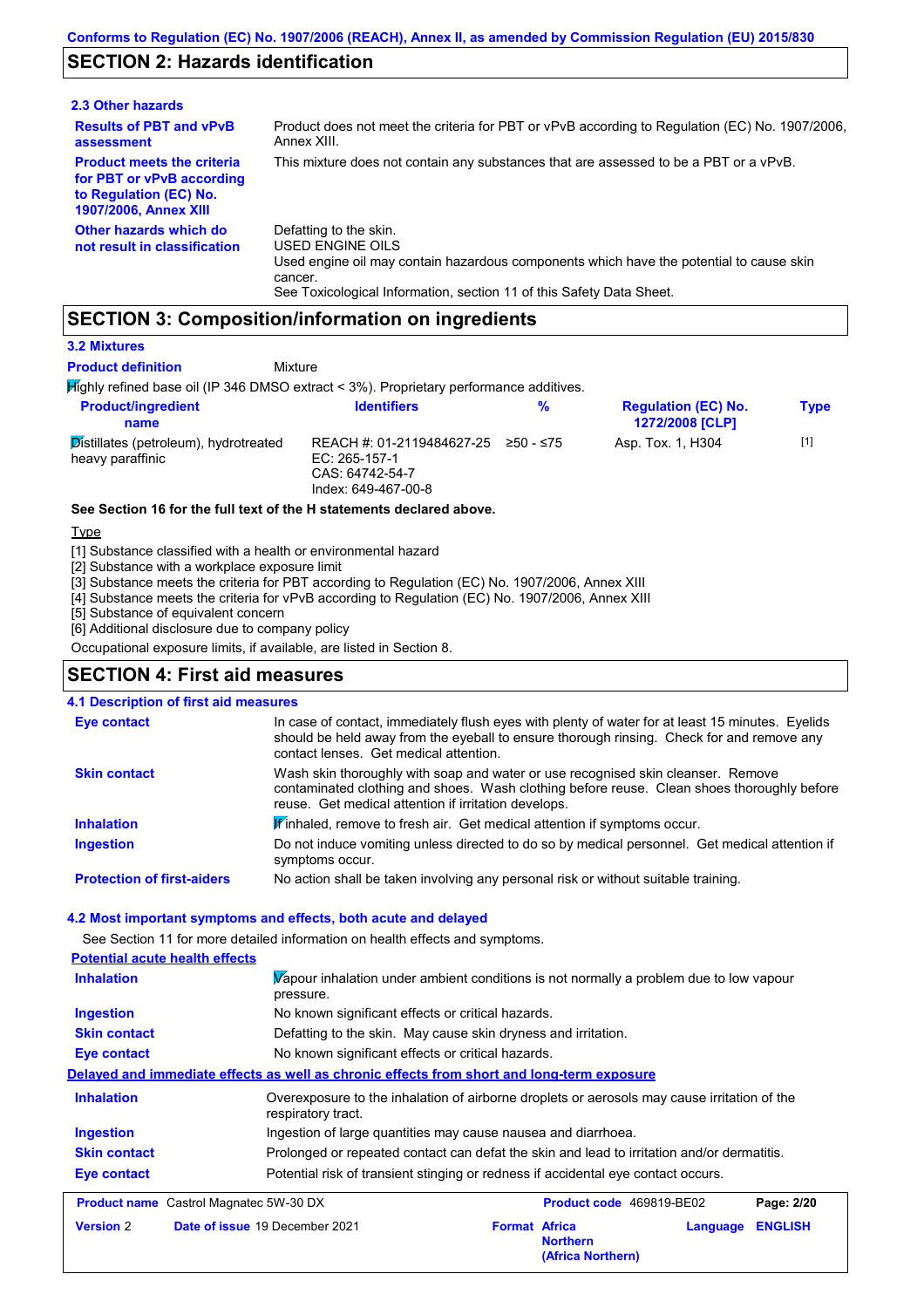## **SECTION 4: First aid measures**

## **4.3 Indication of any immediate medical attention and special treatment needed**

Notes to physician **Treatment should in general be symptomatic and directed to relieving any effects.** 

| <b>SECTION 5: Firefighting measures</b>                   |                                                                                                                                                                                                                                                                                                                                                                   |  |
|-----------------------------------------------------------|-------------------------------------------------------------------------------------------------------------------------------------------------------------------------------------------------------------------------------------------------------------------------------------------------------------------------------------------------------------------|--|
| 5.1 Extinguishing media                                   |                                                                                                                                                                                                                                                                                                                                                                   |  |
| <b>Suitable extinguishing</b><br>media                    | In case of fire, use foam, dry chemical or carbon dioxide extinguisher or spray.                                                                                                                                                                                                                                                                                  |  |
| <b>Unsuitable extinguishing</b><br>media                  | Do not use water jet. The use of a water jet may cause the fire to spread by splashing the<br>burning product.                                                                                                                                                                                                                                                    |  |
| 5.2 Special hazards arising from the substance or mixture |                                                                                                                                                                                                                                                                                                                                                                   |  |
| <b>Hazards from the</b><br>substance or mixture           | In a fire or if heated, a pressure increase will occur and the container may burst.                                                                                                                                                                                                                                                                               |  |
| <b>Hazardous combustion</b>                               | Combustion products may include the following:                                                                                                                                                                                                                                                                                                                    |  |
| products                                                  | carbon oxides (CO, CO <sub>2</sub> ) (carbon monoxide, carbon dioxide)                                                                                                                                                                                                                                                                                            |  |
| 5.3 Advice for firefighters                               |                                                                                                                                                                                                                                                                                                                                                                   |  |
| <b>Special precautions for</b><br>fire-fighters           | No action shall be taken involving any personal risk or without suitable training. Promptly<br>isolate the scene by removing all persons from the vicinity of the incident if there is a fire.                                                                                                                                                                    |  |
| <b>Special protective</b><br>equipment for fire-fighters  | Fire-fighters should wear appropriate protective equipment and self-contained breathing<br>apparatus (SCBA) with a full face-piece operated in positive pressure mode. Clothing for fire-<br>fighters (including helmets, protective boots and gloves) conforming to European standard EN<br>469 will provide a basic level of protection for chemical incidents. |  |

## **SECTION 6: Accidental release measures**

|                                                          | 6.1 Personal precautions, protective equipment and emergency procedures                                                                                                                                                                                                                                                                                                                        |
|----------------------------------------------------------|------------------------------------------------------------------------------------------------------------------------------------------------------------------------------------------------------------------------------------------------------------------------------------------------------------------------------------------------------------------------------------------------|
| For non-emergency<br>personnel                           | No action shall be taken involving any personal risk or without suitable training. Evacuate<br>surrounding areas. Keep unnecessary and unprotected personnel from entering. Do not touch<br>or walk through spilt material. Floors may be slippery; use care to avoid falling. Put on<br>appropriate personal protective equipment.                                                            |
| For emergency responders                                 | If specialised clothing is required to deal with the spillage, take note of any information in<br>Section 8 on suitable and unsuitable materials. See also the information in "For non-<br>emergency personnel".                                                                                                                                                                               |
| <b>6.2 Environmental</b><br>precautions                  | Avoid dispersal of spilt material and runoff and contact with soil, waterways, drains and sewers.<br>Inform the relevant authorities if the product has caused environmental pollution (sewers,<br>waterways, soil or air).                                                                                                                                                                    |
| 6.3 Methods and material for containment and cleaning up |                                                                                                                                                                                                                                                                                                                                                                                                |
| <b>Small spill</b>                                       | Stop leak if without risk. Move containers from spill area. Absorb with an inert material and<br>place in an appropriate waste disposal container. Dispose of via a licensed waste disposal<br>contractor.                                                                                                                                                                                     |
| <b>Large spill</b>                                       | Stop leak if without risk. Move containers from spill area. Prevent entry into sewers, water<br>courses, basements or confined areas. Contain and collect spillage with non-combustible,<br>absorbent material e.g. sand, earth, vermiculite or diatomaceous earth and place in container<br>for disposal according to local regulations. Dispose of via a licensed waste disposal contractor. |
| 6.4 Reference to other<br><b>sections</b>                | See Section 1 for emergency contact information.<br>See Section 5 for firefighting measures.<br>See Section 8 for information on appropriate personal protective equipment.<br>See Section 12 for environmental precautions.<br>See Section 13 for additional waste treatment information.                                                                                                     |

## **SECTION 7: Handling and storage**

#### **7.1 Precautions for safe handling**

| <b>Protective measures</b>                              | Put on appropriate personal protective equipment.                                                                                                                                                                                                                                                                |
|---------------------------------------------------------|------------------------------------------------------------------------------------------------------------------------------------------------------------------------------------------------------------------------------------------------------------------------------------------------------------------|
| <b>Advice on general</b><br><b>occupational hygiene</b> | Eating, drinking and smoking should be prohibited in areas where this material is handled,<br>stored and processed. Wash thoroughly after handling. Remove contaminated clothing and<br>protective equipment before entering eating areas. See also Section 8 for additional<br>information on hygiene measures. |

| <b>Product name</b> Castrol Magnatec 5W-30 DX |                                       | Product code 469819-BE02 |                                      | Page: 3/20 |                  |
|-----------------------------------------------|---------------------------------------|--------------------------|--------------------------------------|------------|------------------|
| <b>Version 2</b>                              | <b>Date of issue 19 December 2021</b> | <b>Format Africa</b>     | <b>Northern</b><br>(Africa Northern) |            | Language ENGLISH |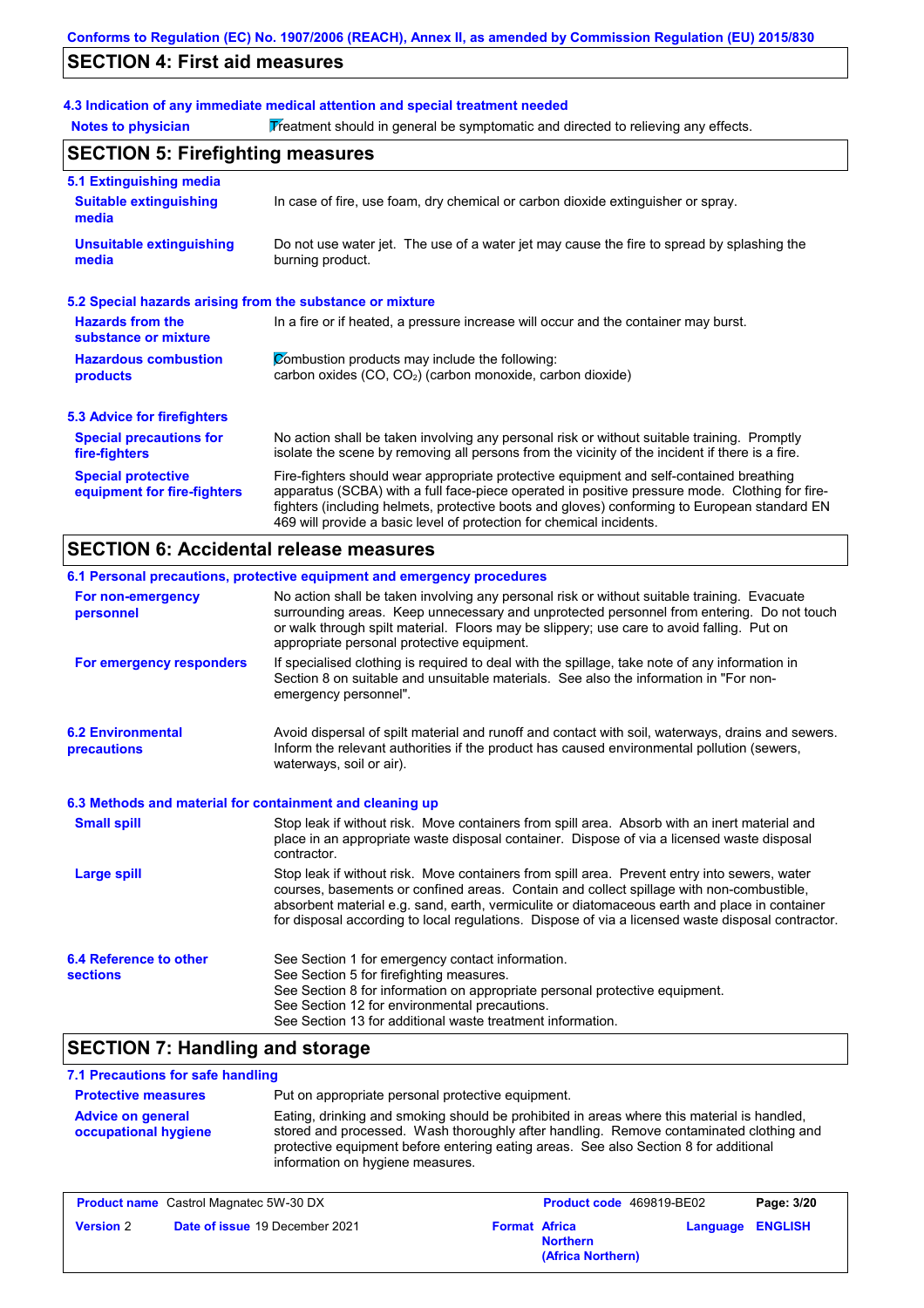### **SECTION 7: Handling and storage**

| <b>7.2 Conditions for safe</b><br>storage, including any<br><b>incompatibilities</b> | Store in accordance with local requlations. Store in a dry, cool and well-ventilated area, away<br>from incompatible materials (see Section 10). Keep away from heat and direct sunlight. Keep<br>container tightly closed and sealed until ready for use. Containers that have been opened must<br>be carefully resealed and kept upright to prevent leakage. Store and use only in equipment/<br>containers designed for use with this product. Do not store in unlabelled containers. |
|--------------------------------------------------------------------------------------|------------------------------------------------------------------------------------------------------------------------------------------------------------------------------------------------------------------------------------------------------------------------------------------------------------------------------------------------------------------------------------------------------------------------------------------------------------------------------------------|
| <b>Not suitable</b>                                                                  | Prolonged exposure to elevated temperature                                                                                                                                                                                                                                                                                                                                                                                                                                               |
|                                                                                      |                                                                                                                                                                                                                                                                                                                                                                                                                                                                                          |

## **SECTION 8: Exposure controls/personal protection**

#### **8.1 Control parameters**

**Occupational exposure limits**

No exposure limit value known.

Whilst specific OELs for certain components may be shown in this section, other components may be present in any mist, vapour or dust produced. Therefore, the specific OELs may not be applicable to the product as a whole and are provided for guidance only.

**Recommended monitoring procedures** If this product contains ingredients with exposure limits, personal, workplace atmosphere or biological monitoring may be required to determine the effectiveness of the ventilation or other control measures and/or the necessity to use respiratory protective equipment. Reference should be made to monitoring standards, such as the following: European Standard EN 689 (Workplace atmospheres - Guidance for the assessment of exposure by inhalation to chemical agents for comparison with limit values and measurement strategy) European Standard EN 14042 (Workplace atmospheres - Guide for the application and use of procedures for the assessment of exposure to chemical and biological agents) European Standard EN 482 (Workplace atmospheres - General requirements for the performance of procedures for the measurement of chemical agents) Reference to national guidance documents for methods for the determination of hazardous substances will also be required.

#### **Derived No Effect Level**

No DNELs/DMELs available.

#### **Predicted No Effect Concentration**

No PNECs available

| <b>8.2 Exposure controls</b>                       |                                                                                                                                                                                                                                                                                                                                                                                                                                                                                                                                                                                                                                                                                                                                                                                                                                                                                                                                                                                                         |                                         |          |                |
|----------------------------------------------------|---------------------------------------------------------------------------------------------------------------------------------------------------------------------------------------------------------------------------------------------------------------------------------------------------------------------------------------------------------------------------------------------------------------------------------------------------------------------------------------------------------------------------------------------------------------------------------------------------------------------------------------------------------------------------------------------------------------------------------------------------------------------------------------------------------------------------------------------------------------------------------------------------------------------------------------------------------------------------------------------------------|-----------------------------------------|----------|----------------|
| <b>Appropriate engineering</b><br><b>controls</b>  | Provide exhaust ventilation or other engineering controls to keep the relevant airborne<br>concentrations below their respective occupational exposure limits.<br>All activities involving chemicals should be assessed for their risks to health, to ensure<br>exposures are adequately controlled. Personal protective equipment should only be considered<br>after other forms of control measures (e.g. engineering controls) have been suitably evaluated.<br>Personal protective equipment should conform to appropriate standards, be suitable for use, be<br>kept in good condition and properly maintained.<br>Your supplier of personal protective equipment should be consulted for advice on selection and<br>appropriate standards. For further information contact your national organisation for standards.<br>The final choice of protective equipment will depend upon a risk assessment. It is important to<br>ensure that all items of personal protective equipment are compatible. |                                         |          |                |
| <b>Individual protection measures</b>              |                                                                                                                                                                                                                                                                                                                                                                                                                                                                                                                                                                                                                                                                                                                                                                                                                                                                                                                                                                                                         |                                         |          |                |
| <b>Hygiene measures</b>                            | Wash hands, forearms and face thoroughly after handling chemical products, before eating,<br>smoking and using the lavatory and at the end of the working period. Ensure that eyewash<br>stations and safety showers are close to the workstation location.                                                                                                                                                                                                                                                                                                                                                                                                                                                                                                                                                                                                                                                                                                                                             |                                         |          |                |
| <b>Respiratory protection</b>                      | In case of insufficient ventilation, wear suitable respiratory equipment.<br>The correct choice of respiratory protection depends upon the chemicals being handled, the<br>conditions of work and use, and the condition of the respiratory equipment. Safety procedures<br>should be developed for each intended application. Respiratory protection equipment should<br>therefore be chosen in consultation with the supplier/manufacturer and with a full assessment<br>of the working conditions.                                                                                                                                                                                                                                                                                                                                                                                                                                                                                                   |                                         |          |                |
| <b>Eye/face protection</b>                         | Safety glasses with side shields.                                                                                                                                                                                                                                                                                                                                                                                                                                                                                                                                                                                                                                                                                                                                                                                                                                                                                                                                                                       |                                         |          |                |
| <b>Skin protection</b>                             |                                                                                                                                                                                                                                                                                                                                                                                                                                                                                                                                                                                                                                                                                                                                                                                                                                                                                                                                                                                                         |                                         |          |                |
| <b>Hand protection</b>                             | <b>General Information:</b>                                                                                                                                                                                                                                                                                                                                                                                                                                                                                                                                                                                                                                                                                                                                                                                                                                                                                                                                                                             |                                         |          |                |
|                                                    | Because specific work environments and material handling practices vary, safety procedures<br>should be developed for each intended application. The correct choice of protective gloves<br>depends upon the chemicals being handled, and the conditions of work and use. Most gloves<br>provide protection for only a limited time before they must be discarded and replaced (even the<br>best chemically resistant gloves will break down after repeated chemical exposures).                                                                                                                                                                                                                                                                                                                                                                                                                                                                                                                        |                                         |          |                |
|                                                    | Gloves should be chosen in consultation with the supplier / manufacturer and taking account of                                                                                                                                                                                                                                                                                                                                                                                                                                                                                                                                                                                                                                                                                                                                                                                                                                                                                                          |                                         |          |                |
| <b>Product name</b> Castrol Magnatec 5W-30 DX      |                                                                                                                                                                                                                                                                                                                                                                                                                                                                                                                                                                                                                                                                                                                                                                                                                                                                                                                                                                                                         | Product code 469819-BE02                |          | Page: 4/20     |
| Date of issue 19 December 2021<br><b>Version 2</b> |                                                                                                                                                                                                                                                                                                                                                                                                                                                                                                                                                                                                                                                                                                                                                                                                                                                                                                                                                                                                         | <b>Format Africa</b><br><b>Northern</b> | Language | <b>ENGLISH</b> |

**(Africa Northern)**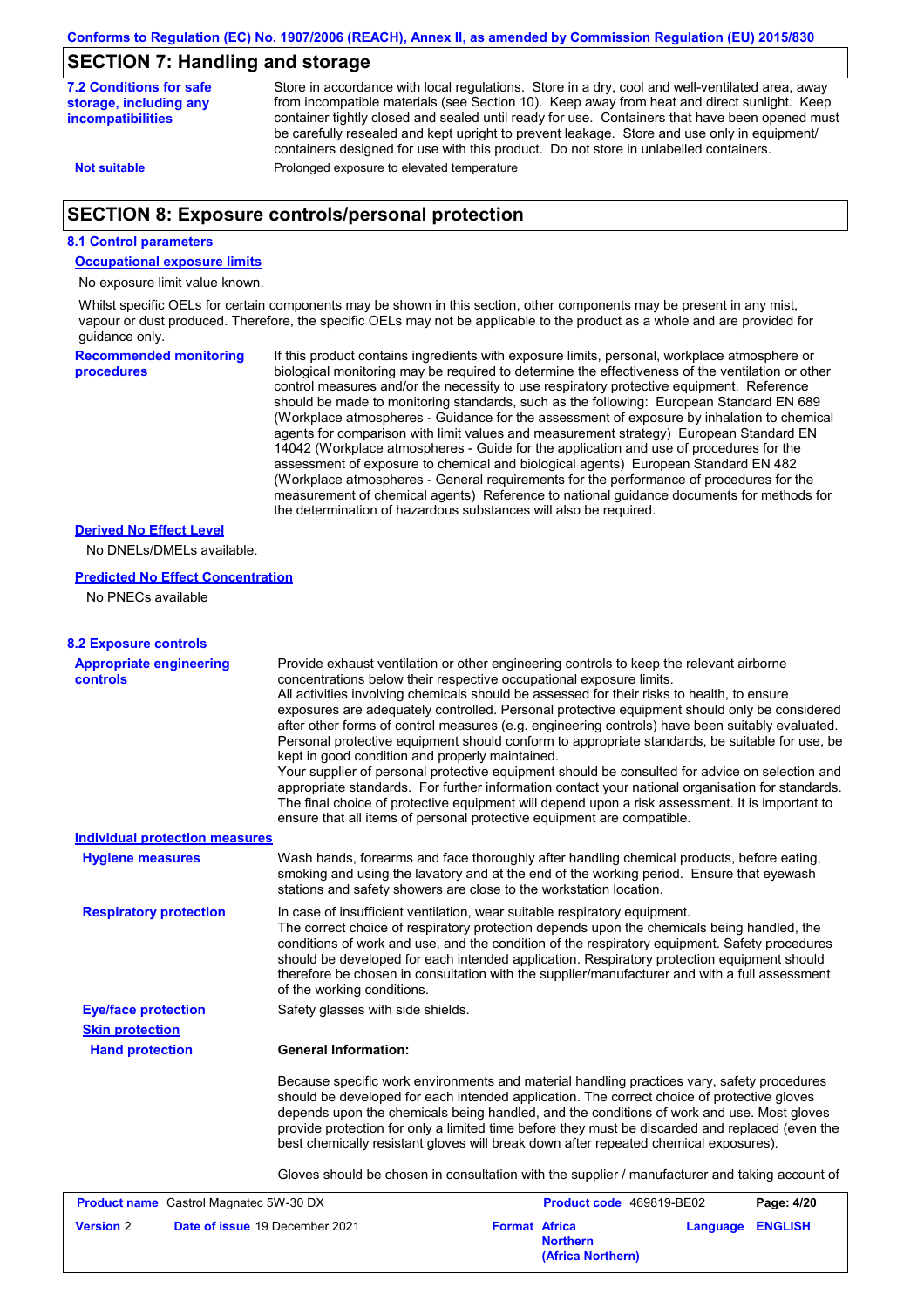## **SECTION 8: Exposure controls/personal protection**

a full assessment of the working conditions.

Recommended: Nitrile gloves. **Breakthrough time:**

|                            | Breakthrough time data are generated by glove manufacturers under laboratory test conditions<br>and represent how long a glove can be expected to provide effective permeation resistance. It<br>is important when following breakthrough time recommendations that actual workplace<br>conditions are taken into account. Always consult with your glove supplier for up-to-date<br>technical information on breakthrough times for the recommended glove type.<br>Our recommendations on the selection of gloves are as follows:                                                                                                                               |
|----------------------------|------------------------------------------------------------------------------------------------------------------------------------------------------------------------------------------------------------------------------------------------------------------------------------------------------------------------------------------------------------------------------------------------------------------------------------------------------------------------------------------------------------------------------------------------------------------------------------------------------------------------------------------------------------------|
|                            | Continuous contact:                                                                                                                                                                                                                                                                                                                                                                                                                                                                                                                                                                                                                                              |
|                            | Gloves with a minimum breakthrough time of 240 minutes, or >480 minutes if suitable gloves<br>can be obtained.<br>If suitable gloves are not available to offer that level of protection, gloves with shorter<br>breakthrough times may be acceptable as long as appropriate glove maintenance and<br>replacement regimes are determined and adhered to.                                                                                                                                                                                                                                                                                                         |
|                            | Short-term / splash protection:                                                                                                                                                                                                                                                                                                                                                                                                                                                                                                                                                                                                                                  |
|                            | Recommended breakthrough times as above.<br>It is recognised that for short-term, transient exposures, gloves with shorter breakthrough times<br>may commonly be used. Therefore, appropriate maintenance and replacement regimes must<br>be determined and rigorously followed.                                                                                                                                                                                                                                                                                                                                                                                 |
|                            | <b>Glove Thickness:</b>                                                                                                                                                                                                                                                                                                                                                                                                                                                                                                                                                                                                                                          |
|                            | For general applications, we recommend gloves with a thickness typically greater than 0.35 mm.                                                                                                                                                                                                                                                                                                                                                                                                                                                                                                                                                                   |
|                            | It should be emphasised that glove thickness is not necessarily a good predictor of glove<br>resistance to a specific chemical, as the permeation efficiency of the glove will be dependent<br>on the exact composition of the glove material. Therefore, glove selection should also be based<br>on consideration of the task requirements and knowledge of breakthrough times.<br>Glove thickness may also vary depending on the glove manufacturer, the glove type and the<br>glove model. Therefore, the manufacturers' technical data should always be taken into account<br>to ensure selection of the most appropriate glove for the task.                |
|                            | Note: Depending on the activity being conducted, gloves of varying thickness may be required<br>for specific tasks. For example:                                                                                                                                                                                                                                                                                                                                                                                                                                                                                                                                 |
|                            | • Thinner gloves (down to 0.1 mm or less) may be required where a high degree of manual<br>dexterity is needed. However, these gloves are only likely to give short duration protection and<br>would normally be just for single use applications, then disposed of.                                                                                                                                                                                                                                                                                                                                                                                             |
|                            | • Thicker gloves (up to 3 mm or more) may be required where there is a mechanical (as well<br>as a chemical) risk i.e. where there is abrasion or puncture potential.                                                                                                                                                                                                                                                                                                                                                                                                                                                                                            |
| <b>Skin and body</b>       | Use of protective clothing is good industrial practice.<br>Personal protective equipment for the body should be selected based on the task being<br>performed and the risks involved and should be approved by a specialist before handling this<br>product.<br>Cotton or polyester/cotton overalls will only provide protection against light superficial<br>contamination that will not soak through to the skin. Overalls should be laundered on a regular<br>basis. When the risk of skin exposure is high (e.g. when cleaning up spillages or if there is a<br>risk of splashing) then chemical resistant aprons and/or impervious chemical suits and boots |
| <b>Refer to standards:</b> | will be required.<br>Respiratory protection: EN 529<br>Gloves: EN 420, EN 374<br>Eye protection: EN 166<br>Filtering half-mask: EN 149<br>Filtering half-mask with valve: EN 405<br>Half-mask: EN 140 plus filter<br>Full-face mask: EN 136 plus filter<br>Particulate filters: EN 143<br>Gas/combined filters: EN 14387                                                                                                                                                                                                                                                                                                                                         |

**Product name** Castrol Magnatec 5W-30 DX **Product code** 469819-BE02 **Page: 5/20 Version** 2 **Date of issue** 19 December 2021 **Format Africa Northern Language ENGLISH (Africa Northern)**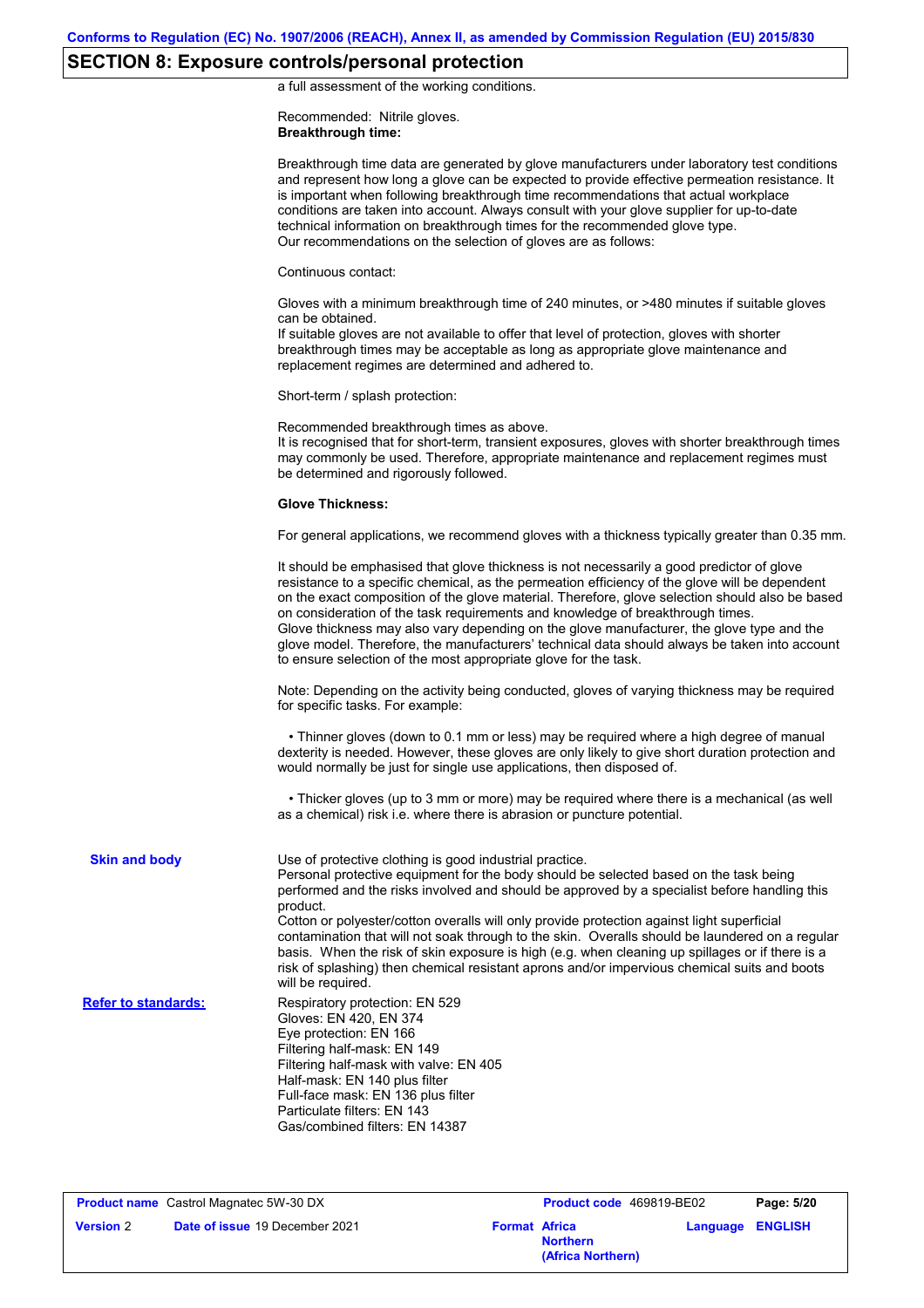## **SECTION 8: Exposure controls/personal protection**

**Environmental exposure controls**

Emissions from ventilation or work process equipment should be checked to ensure they comply with the requirements of environmental protection legislation. In some cases, fume scrubbers, filters or engineering modifications to the process equipment will be necessary to reduce emissions to acceptable levels.

## **SECTION 9: Physical and chemical properties**

#### **9.1 Information on basic physical and chemical properties**

| <b>Appearance</b>                                      |                                                                                                                                            |
|--------------------------------------------------------|--------------------------------------------------------------------------------------------------------------------------------------------|
| <b>Physical state</b>                                  | Liquid.                                                                                                                                    |
| <b>Colour</b>                                          | Amber. [Light]                                                                                                                             |
| <b>Odour</b>                                           | Not available.                                                                                                                             |
| <b>Odour threshold</b>                                 | Not available.                                                                                                                             |
| pH                                                     | Mot applicable.                                                                                                                            |
| <b>Melting point/freezing point</b>                    | Not available.                                                                                                                             |
| Initial boiling point and boiling<br>range             | Not available.                                                                                                                             |
| <b>Pour point</b>                                      | $\overline{45}$ °C                                                                                                                         |
| <b>Flash point</b>                                     | Closed cup: 203°C (397.4°F) [Pensky-Martens]                                                                                               |
| <b>Evaporation rate</b>                                | Not available.                                                                                                                             |
| <b>Flammability (solid, gas)</b>                       | Not available.                                                                                                                             |
| <b>Upper/lower flammability or</b><br>explosive limits | Not available.                                                                                                                             |
| <b>Vapour pressure</b>                                 | Not available.                                                                                                                             |
| <b>Vapour density</b>                                  | Not available.                                                                                                                             |
| <b>Relative density</b>                                | Not available.                                                                                                                             |
| <b>Density</b>                                         | <1000 kg/m <sup>3</sup> (<1 g/cm <sup>3</sup> ) at 15 <sup>°</sup> C                                                                       |
| <b>Solubility(ies)</b>                                 | insoluble in water.                                                                                                                        |
| <b>Partition coefficient: n-octanol/</b><br>water      | Mot applicable.                                                                                                                            |
| <b>Auto-ignition temperature</b>                       | Not available.                                                                                                                             |
| <b>Decomposition temperature</b>                       | Not available.                                                                                                                             |
| <b>Viscosity</b>                                       | Kinematic: 63.9 mm <sup>2</sup> /s (63.9 cSt) at 40 $^{\circ}$ C<br>Kinematic: 11.2 to 11.7 mm <sup>2</sup> /s (11.2 to 11.7 cSt) at 100°C |
| <b>Explosive properties</b>                            | Not available.                                                                                                                             |
| <b>Oxidising properties</b>                            | Not available.                                                                                                                             |

#### **9.2 Other information**

No additional information.

## **SECTION 10: Stability and reactivity**

| <b>10.1 Reactivity</b>                            | No specific test data available for this product. Refer to Conditions to avoid and Incompatible<br>materials for additional information.                                |
|---------------------------------------------------|-------------------------------------------------------------------------------------------------------------------------------------------------------------------------|
| <b>10.2 Chemical stability</b>                    | The product is stable.                                                                                                                                                  |
| <b>10.3 Possibility of</b><br>hazardous reactions | Under normal conditions of storage and use, hazardous reactions will not occur.<br>Under normal conditions of storage and use, hazardous polymerisation will not occur. |
| <b>10.4 Conditions to avoid</b>                   | Avoid all possible sources of ignition (spark or flame).                                                                                                                |
| <b>10.5 Incompatible materials</b>                | Reactive or incompatible with the following materials: oxidising materials.                                                                                             |
| <b>10.6 Hazardous</b><br>decomposition products   | Under normal conditions of storage and use, hazardous decomposition products should not be<br>produced.                                                                 |

| <b>Product name</b> Castrol Magnatec 5W-30 DX |                                       | <b>Product code</b> 469819-BE02 |                                      | Page: 6/20              |  |
|-----------------------------------------------|---------------------------------------|---------------------------------|--------------------------------------|-------------------------|--|
| <b>Version 2</b>                              | <b>Date of issue 19 December 2021</b> | <b>Format Africa</b>            | <b>Northern</b><br>(Africa Northern) | <b>Language ENGLISH</b> |  |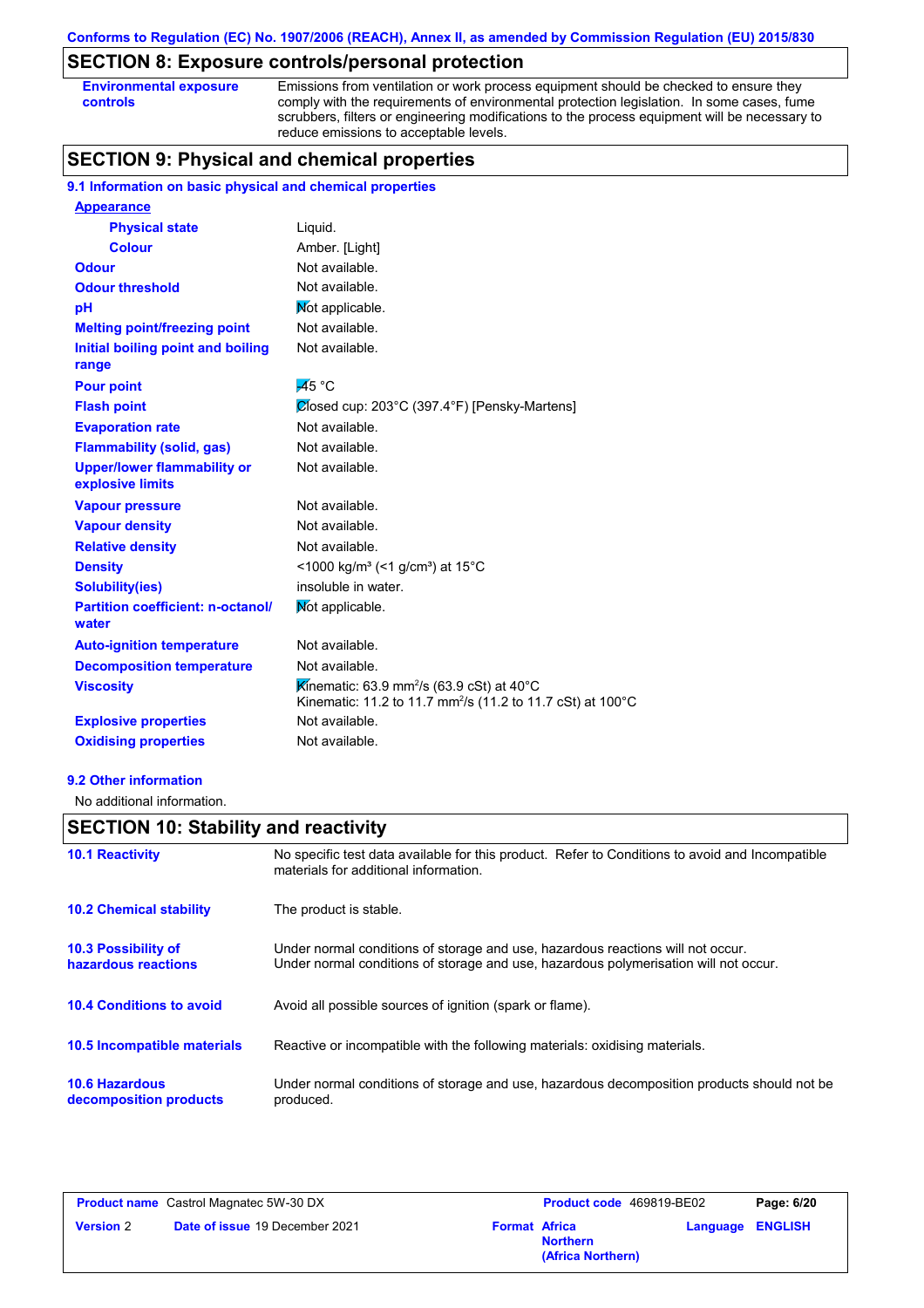## **SECTION 11: Toxicological information**

| 11.1 Information on toxicological effects          |                                                                                                                                                                                                                                                                                                                                                                                                                 |
|----------------------------------------------------|-----------------------------------------------------------------------------------------------------------------------------------------------------------------------------------------------------------------------------------------------------------------------------------------------------------------------------------------------------------------------------------------------------------------|
| <b>Acute toxicity estimates</b>                    |                                                                                                                                                                                                                                                                                                                                                                                                                 |
| Not available.                                     |                                                                                                                                                                                                                                                                                                                                                                                                                 |
| <b>Information on likely</b><br>routes of exposure | Routes of entry anticipated: Dermal, Inhalation.                                                                                                                                                                                                                                                                                                                                                                |
| <b>Potential acute health effects</b>              |                                                                                                                                                                                                                                                                                                                                                                                                                 |
| <b>Inhalation</b>                                  | Vapour inhalation under ambient conditions is not normally a problem due to low vapour<br>pressure.                                                                                                                                                                                                                                                                                                             |
| <b>Ingestion</b>                                   | No known significant effects or critical hazards.                                                                                                                                                                                                                                                                                                                                                               |
| <b>Skin contact</b>                                | Defatting to the skin. May cause skin dryness and irritation.                                                                                                                                                                                                                                                                                                                                                   |
| <b>Eye contact</b>                                 | No known significant effects or critical hazards.                                                                                                                                                                                                                                                                                                                                                               |
|                                                    | <b>Symptoms related to the physical, chemical and toxicological characteristics</b>                                                                                                                                                                                                                                                                                                                             |
| <b>Inhalation</b>                                  | No specific data.                                                                                                                                                                                                                                                                                                                                                                                               |
| <b>Ingestion</b>                                   | No specific data.                                                                                                                                                                                                                                                                                                                                                                                               |
| <b>Skin contact</b>                                | Adverse symptoms may include the following:<br>irritation<br>dryness<br>cracking                                                                                                                                                                                                                                                                                                                                |
| <b>Eye contact</b>                                 | No specific data.                                                                                                                                                                                                                                                                                                                                                                                               |
|                                                    | Delayed and immediate effects as well as chronic effects from short and long-term exposure                                                                                                                                                                                                                                                                                                                      |
| <b>Inhalation</b>                                  | Overexposure to the inhalation of airborne droplets or aerosols may cause irritation of the<br>respiratory tract.                                                                                                                                                                                                                                                                                               |
| <b>Ingestion</b>                                   | Ingestion of large quantities may cause nausea and diarrhoea.                                                                                                                                                                                                                                                                                                                                                   |
| <b>Skin contact</b>                                | Prolonged or repeated contact can defat the skin and lead to irritation and/or dermatitis.                                                                                                                                                                                                                                                                                                                      |
| <b>Eye contact</b>                                 | Potential risk of transient stinging or redness if accidental eye contact occurs.                                                                                                                                                                                                                                                                                                                               |
| <b>Potential chronic health effects</b>            |                                                                                                                                                                                                                                                                                                                                                                                                                 |
| <b>General</b>                                     | <b>USED ENGINE OILS</b><br>Combustion products resulting from the operation of internal combustion engines contaminate<br>engine oils during use. Used engine oil may contain hazardous components which have the<br>potential to cause skin cancer. Frequent or prolonged contact with all types and makes of used<br>engine oil must therefore be avoided and a high standard of personal hygiene maintained. |
| <b>Carcinogenicity</b>                             | No known significant effects or critical hazards.                                                                                                                                                                                                                                                                                                                                                               |
| <b>Mutagenicity</b>                                | No known significant effects or critical hazards.                                                                                                                                                                                                                                                                                                                                                               |
| <b>Developmental effects</b>                       | No known significant effects or critical hazards.                                                                                                                                                                                                                                                                                                                                                               |
| <b>Fertility effects</b>                           | No known significant effects or critical hazards.                                                                                                                                                                                                                                                                                                                                                               |

#### **SECTION 12: Ecological information**

## **12.1 Toxicity**

**Environmental hazards** Not classified as dangerous

#### **12.2 Persistence and degradability**

**Expected to be biodegradable.** 

#### **12.3 Bioaccumulative potential**

This product is not expected to bioaccumulate through food chains in the environment.

| <b>12.4 Mobility in soil</b>                            |                                                                      |
|---------------------------------------------------------|----------------------------------------------------------------------|
| <b>Soil/water partition</b><br><b>coefficient (Koc)</b> | Not available.                                                       |
| <b>Mobility</b>                                         | Spillages may penetrate the soil causing ground water contamination. |

#### **12.5 Results of PBT and vPvB assessment**

Product does not meet the criteria for PBT or vPvB according to Regulation (EC) No. 1907/2006, Annex XIII.

## **12.6 Other adverse effects**

#### **Other ecological information**

Spills may form a film on water surfaces causing physical damage to organisms. Oxygen transfer could also be impaired.

| <b>Product name</b> Castrol Magnatec 5W-30 DX |                                       | <b>Product code</b> 469819-BE02 |                                      | Page: 7/20              |  |
|-----------------------------------------------|---------------------------------------|---------------------------------|--------------------------------------|-------------------------|--|
| <b>Version 2</b>                              | <b>Date of issue 19 December 2021</b> | <b>Format Africa</b>            | <b>Northern</b><br>(Africa Northern) | <b>Language ENGLISH</b> |  |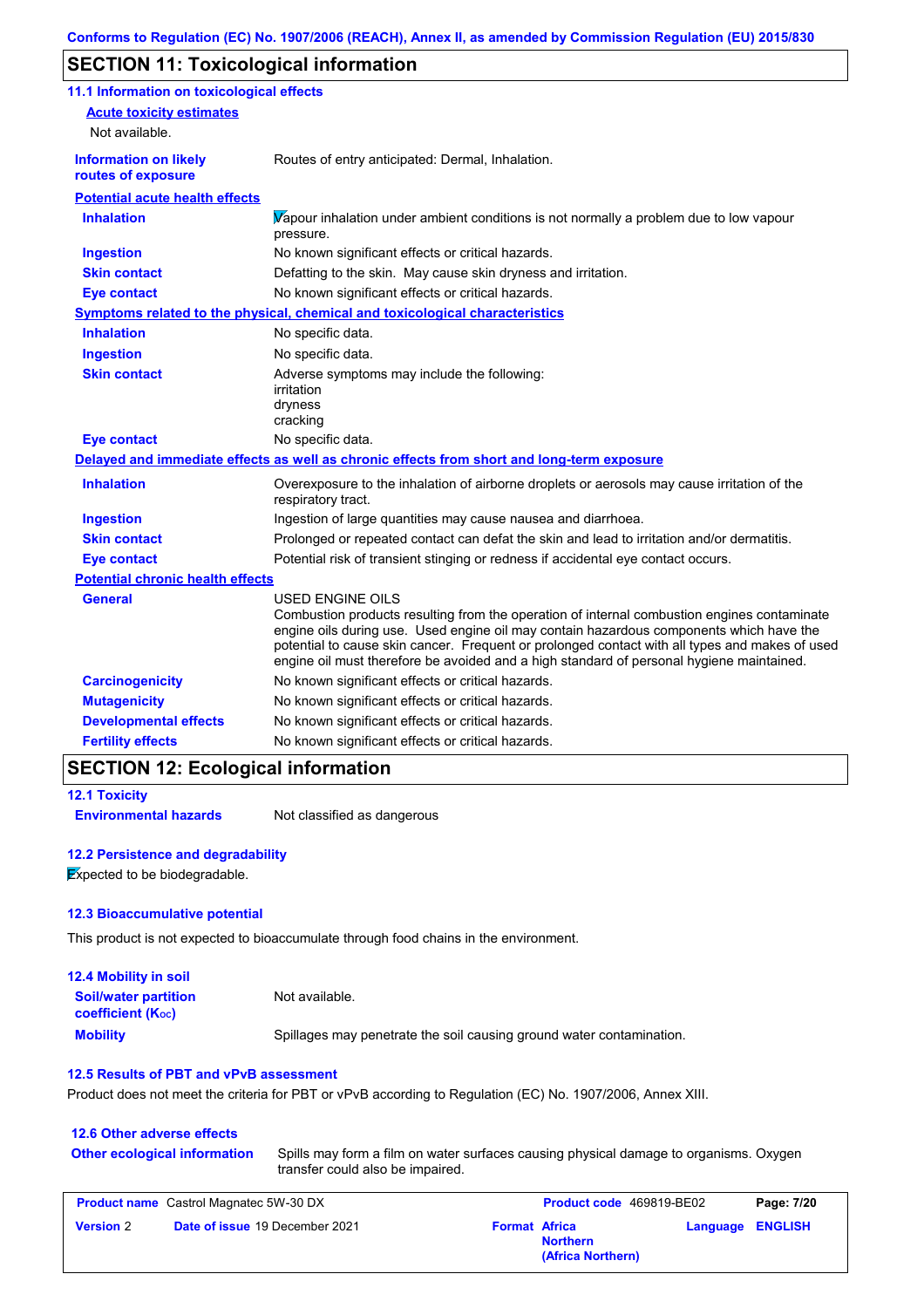#### **SECTION 13: Disposal considerations**

#### **13.1 Waste treatment methods**

#### **Product**

**Methods of disposal**

Where possible, arrange for product to be recycled. Dispose of via an authorised person/ licensed waste disposal contractor in accordance with local regulations.

**Hazardous waste** Yes.

**European waste catalogue (EWC)**

| Waste code | <b>Waste designation</b>                                                                                                    |  |  |  |  |
|------------|-----------------------------------------------------------------------------------------------------------------------------|--|--|--|--|
| $130205*$  | mineral-based non-chlorinated engine, gear and lubricating oils                                                             |  |  |  |  |
|            | However, deviation from the intended use and/or the presence of any potential contaminants may require an alternative waste |  |  |  |  |

disposal code to be assigned by the end user.

#### **Packaging Methods of disposal**

**Special precautions** Where possible, arrange for product to be recycled. Dispose of via an authorised person/ licensed waste disposal contractor in accordance with local regulations. This material and its container must be disposed of in a safe way. Empty containers or liners may retain some product residues. Avoid dispersal of spilt material and runoff and contact with soil, waterways, drains and sewers.

**References** Commission 2014/955/EU Directive 2008/98/EC

#### **SECTION 14: Transport information**

|                                           | <b>ADR/RID</b> | <b>ADN</b>     | <b>IMDG</b>    | <b>IATA</b>    |
|-------------------------------------------|----------------|----------------|----------------|----------------|
| 14.1 UN number                            | Not regulated. | Not regulated. | Not regulated. | Not regulated. |
| 14.2 UN proper<br>shipping name           |                |                |                |                |
| <b>14.3 Transport</b><br>hazard class(es) |                |                |                |                |
| 14.4 Packing<br>group                     |                |                |                |                |
| 14.5<br><b>Environmental</b><br>hazards   | No.            | No.            | No.            | No.            |
| <b>Additional</b><br>information          |                |                |                |                |

**14.6 Special precautions for user** Not available.

| <b>14.7 Transport in bulk</b> | Not available. |
|-------------------------------|----------------|
| according to <b>IMO</b>       |                |
| <b>instruments</b>            |                |

#### **SECTION 15: Regulatory information**

**15.1 Safety, health and environmental regulations/legislation specific for the substance or mixture**

**EU Regulation (EC) No. 1907/2006 (REACH)**

|                                               |                                        | Annex XIV - List of substances subject to authorisation                                                                        |                      |                                      |          |                |
|-----------------------------------------------|----------------------------------------|--------------------------------------------------------------------------------------------------------------------------------|----------------------|--------------------------------------|----------|----------------|
| <b>Annex XIV</b>                              |                                        |                                                                                                                                |                      |                                      |          |                |
|                                               | None of the components are listed.     |                                                                                                                                |                      |                                      |          |                |
|                                               | <b>Substances of very high concern</b> |                                                                                                                                |                      |                                      |          |                |
|                                               | None of the components are listed.     |                                                                                                                                |                      |                                      |          |                |
| <b>Other regulations</b>                      |                                        |                                                                                                                                |                      |                                      |          |                |
| <b>REACH Status</b>                           |                                        | The company, as identified in Section 1, sells this product in the EU in compliance with the<br>current requirements of REACH. |                      |                                      |          |                |
| <b>United States inventory</b><br>(TSCA 8b)   |                                        | All components are active or exempted.                                                                                         |                      |                                      |          |                |
| <b>Product name</b> Castrol Magnatec 5W-30 DX |                                        |                                                                                                                                |                      | Product code 469819-BE02             |          | Page: 8/20     |
| <b>Version 2</b>                              | Date of issue 19 December 2021         |                                                                                                                                | <b>Format Africa</b> | <b>Northern</b><br>(Africa Northern) | Language | <b>ENGLISH</b> |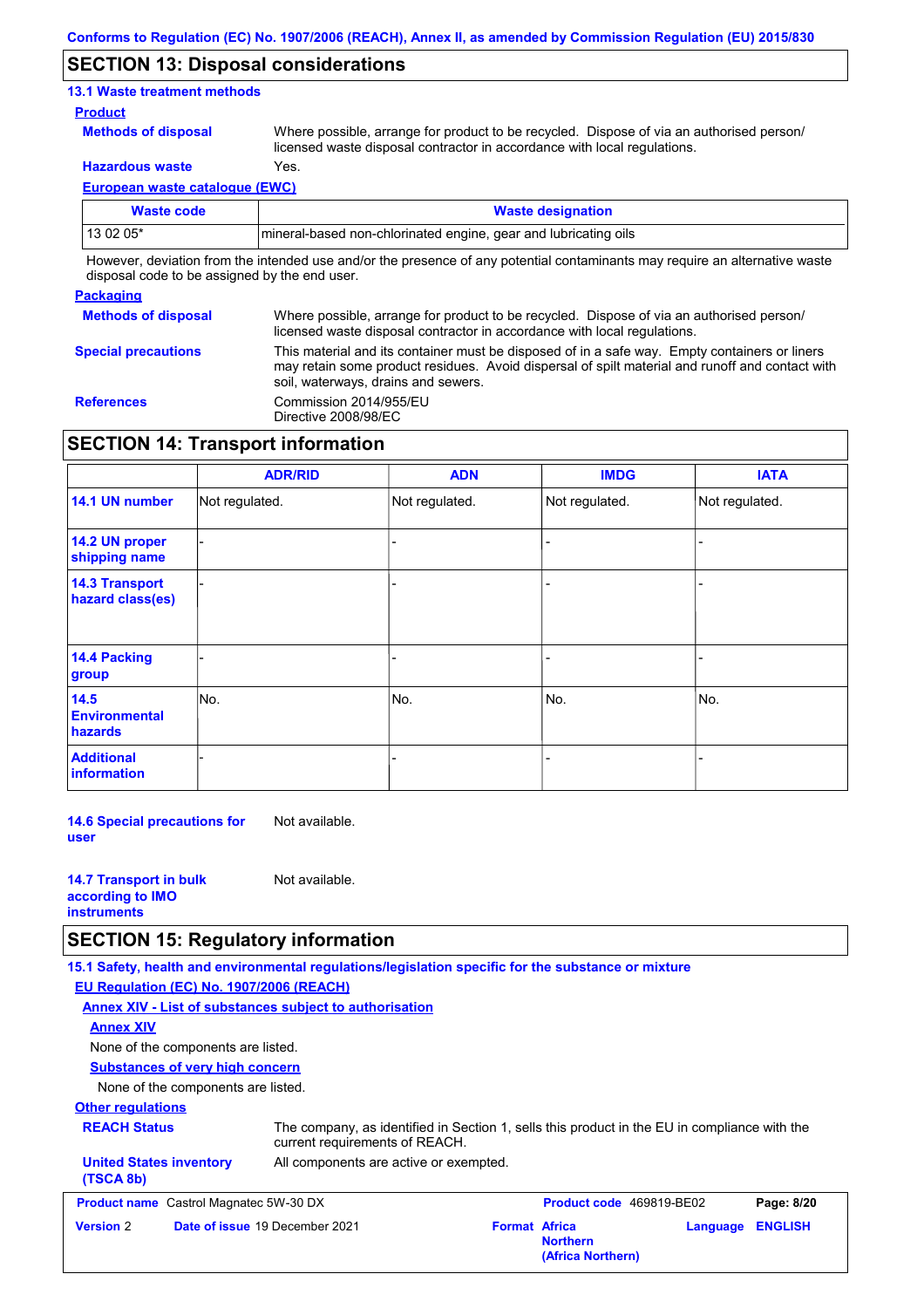## **SECTION 15: Regulatory information**

| <b>Australia inventory (AIIC)</b>                               | All components are listed or exempted.                                                                                                                                                    |
|-----------------------------------------------------------------|-------------------------------------------------------------------------------------------------------------------------------------------------------------------------------------------|
| <b>Canada inventory</b>                                         | All components are listed or exempted.                                                                                                                                                    |
| <b>China inventory (IECSC)</b>                                  | All components are listed or exempted.                                                                                                                                                    |
| <b>Japan inventory (CSCL)</b>                                   | All components are listed or exempted.                                                                                                                                                    |
| <b>Korea inventory (KECI)</b>                                   | All components are listed or exempted.                                                                                                                                                    |
| <b>Philippines inventory</b><br>(PICCS)                         | All components are listed or exempted.                                                                                                                                                    |
| <b>Taiwan Chemical</b><br><b>Substances Inventory</b><br>(TCSI) | All components are listed or exempted.                                                                                                                                                    |
| Ozone depleting substances (1005/2009/EU)                       |                                                                                                                                                                                           |
| Not listed.                                                     |                                                                                                                                                                                           |
| <b>Prior Informed Consent (PIC) (649/2012/EU)</b>               |                                                                                                                                                                                           |
| Not listed.                                                     |                                                                                                                                                                                           |
| <b>Seveso Directive</b>                                         |                                                                                                                                                                                           |
| This product is not controlled under the Seveso Directive.      |                                                                                                                                                                                           |
| <b>National requiations</b>                                     |                                                                                                                                                                                           |
| <b>15.2 Chemical safety</b><br>assessment                       | A Chemical Safety Assessment has been carried out for one or more of the substances within<br>this mixture. A Chemical Safety Assessment has not been carried out for the mixture itself. |

## **SECTION 16: Other information**

| <b>Abbreviations and acronyms</b>             | ADN = European Provisions concerning the International Carriage of Dangerous Goods by<br>Inland Waterway<br>ADR = The European Agreement concerning the International Carriage of Dangerous Goods by<br>Road<br>ATE = Acute Toxicity Estimate<br><b>BCF</b> = Bioconcentration Factor<br>CAS = Chemical Abstracts Service<br>CLP = Classification, Labelling and Packaging Regulation [Regulation (EC) No. 1272/2008]<br>CSA = Chemical Safety Assessment<br>CSR = Chemical Safety Report<br><b>DMEL = Derived Minimal Effect Level</b><br>DNEL = Derived No Effect Level<br>EINECS = European Inventory of Existing Commercial chemical Substances<br>ES = Exposure Scenario<br>EUH statement = CLP-specific Hazard statement<br>EWC = European Waste Catalogue<br>GHS = Globally Harmonized System of Classification and Labelling of Chemicals<br>IATA = International Air Transport Association<br>IBC = Intermediate Bulk Container<br><b>IMDG = International Maritime Dangerous Goods</b><br>LogPow = logarithm of the octanol/water partition coefficient |  |                                                              |                  |            |  |  |
|-----------------------------------------------|-------------------------------------------------------------------------------------------------------------------------------------------------------------------------------------------------------------------------------------------------------------------------------------------------------------------------------------------------------------------------------------------------------------------------------------------------------------------------------------------------------------------------------------------------------------------------------------------------------------------------------------------------------------------------------------------------------------------------------------------------------------------------------------------------------------------------------------------------------------------------------------------------------------------------------------------------------------------------------------------------------------------------------------------------------------------|--|--------------------------------------------------------------|------------------|------------|--|--|
|                                               | MARPOL = International Convention for the Prevention of Pollution From Ships, 1973 as<br>modified by the Protocol of 1978. ("Marpol" = marine pollution)<br>OECD = Organisation for Economic Co-operation and Development                                                                                                                                                                                                                                                                                                                                                                                                                                                                                                                                                                                                                                                                                                                                                                                                                                         |  |                                                              |                  |            |  |  |
|                                               |                                                                                                                                                                                                                                                                                                                                                                                                                                                                                                                                                                                                                                                                                                                                                                                                                                                                                                                                                                                                                                                                   |  |                                                              |                  |            |  |  |
|                                               | PBT = Persistent, Bioaccumulative and Toxic                                                                                                                                                                                                                                                                                                                                                                                                                                                                                                                                                                                                                                                                                                                                                                                                                                                                                                                                                                                                                       |  |                                                              |                  |            |  |  |
|                                               | PNEC = Predicted No Effect Concentration<br>REACH = Registration, Evaluation, Authorisation and Restriction of Chemicals Regulation                                                                                                                                                                                                                                                                                                                                                                                                                                                                                                                                                                                                                                                                                                                                                                                                                                                                                                                               |  |                                                              |                  |            |  |  |
|                                               |                                                                                                                                                                                                                                                                                                                                                                                                                                                                                                                                                                                                                                                                                                                                                                                                                                                                                                                                                                                                                                                                   |  |                                                              |                  |            |  |  |
|                                               | [Regulation (EC) No. 1907/2006]<br>RID = The Regulations concerning the International Carriage of Dangerous Goods by Rail                                                                                                                                                                                                                                                                                                                                                                                                                                                                                                                                                                                                                                                                                                                                                                                                                                                                                                                                         |  |                                                              |                  |            |  |  |
|                                               | <b>RRN = REACH Registration Number</b>                                                                                                                                                                                                                                                                                                                                                                                                                                                                                                                                                                                                                                                                                                                                                                                                                                                                                                                                                                                                                            |  |                                                              |                  |            |  |  |
|                                               | SADT = Self-Accelerating Decomposition Temperature                                                                                                                                                                                                                                                                                                                                                                                                                                                                                                                                                                                                                                                                                                                                                                                                                                                                                                                                                                                                                |  |                                                              |                  |            |  |  |
|                                               | SVHC = Substances of Very High Concern                                                                                                                                                                                                                                                                                                                                                                                                                                                                                                                                                                                                                                                                                                                                                                                                                                                                                                                                                                                                                            |  |                                                              |                  |            |  |  |
|                                               | STOT-RE = Specific Target Organ Toxicity - Repeated Exposure                                                                                                                                                                                                                                                                                                                                                                                                                                                                                                                                                                                                                                                                                                                                                                                                                                                                                                                                                                                                      |  |                                                              |                  |            |  |  |
|                                               | STOT-SE = Specific Target Organ Toxicity - Single Exposure                                                                                                                                                                                                                                                                                                                                                                                                                                                                                                                                                                                                                                                                                                                                                                                                                                                                                                                                                                                                        |  |                                                              |                  |            |  |  |
|                                               | $TWA = Time weighted average$<br>$UN = United Nations$                                                                                                                                                                                                                                                                                                                                                                                                                                                                                                                                                                                                                                                                                                                                                                                                                                                                                                                                                                                                            |  |                                                              |                  |            |  |  |
|                                               | UVCB = Complex hydrocarbon substance                                                                                                                                                                                                                                                                                                                                                                                                                                                                                                                                                                                                                                                                                                                                                                                                                                                                                                                                                                                                                              |  |                                                              |                  |            |  |  |
|                                               | VOC = Volatile Organic Compound                                                                                                                                                                                                                                                                                                                                                                                                                                                                                                                                                                                                                                                                                                                                                                                                                                                                                                                                                                                                                                   |  |                                                              |                  |            |  |  |
|                                               | vPvB = Very Persistent and Very Bioaccumulative                                                                                                                                                                                                                                                                                                                                                                                                                                                                                                                                                                                                                                                                                                                                                                                                                                                                                                                                                                                                                   |  |                                                              |                  |            |  |  |
|                                               | Varies = may contain one or more of the following 64741-88-4 / RRN 01-2119488706-23,<br>64741-89-5 / RRN 01-2119487067-30, 64741-95-3 / RRN 01-2119487081-40, 64741-96-4/ RRN<br>01-2119483621-38, 64742-01-4 / RRN 01-2119488707-21, 64742-44-5 / RRN                                                                                                                                                                                                                                                                                                                                                                                                                                                                                                                                                                                                                                                                                                                                                                                                            |  |                                                              |                  |            |  |  |
|                                               |                                                                                                                                                                                                                                                                                                                                                                                                                                                                                                                                                                                                                                                                                                                                                                                                                                                                                                                                                                                                                                                                   |  |                                                              |                  |            |  |  |
|                                               |                                                                                                                                                                                                                                                                                                                                                                                                                                                                                                                                                                                                                                                                                                                                                                                                                                                                                                                                                                                                                                                                   |  |                                                              |                  |            |  |  |
|                                               | 01-2119985177-24, 64742-45-6, 64742-52-5 / RRN 01-2119467170-45, 64742-53-6 / RRN                                                                                                                                                                                                                                                                                                                                                                                                                                                                                                                                                                                                                                                                                                                                                                                                                                                                                                                                                                                 |  |                                                              |                  |            |  |  |
|                                               | 01-2119480375-34, 64742-54-7 / RRN 01-2119484627-25, 64742-55-8 / RRN                                                                                                                                                                                                                                                                                                                                                                                                                                                                                                                                                                                                                                                                                                                                                                                                                                                                                                                                                                                             |  |                                                              |                  |            |  |  |
| <b>Product name</b> Castrol Magnatec 5W-30 DX |                                                                                                                                                                                                                                                                                                                                                                                                                                                                                                                                                                                                                                                                                                                                                                                                                                                                                                                                                                                                                                                                   |  | Product code 469819-BE02                                     |                  | Page: 9/20 |  |  |
| <b>Version 2</b>                              | Date of issue 19 December 2021                                                                                                                                                                                                                                                                                                                                                                                                                                                                                                                                                                                                                                                                                                                                                                                                                                                                                                                                                                                                                                    |  | <b>Format Africa</b><br><b>Northern</b><br>(Africa Northern) | Language ENGLISH |            |  |  |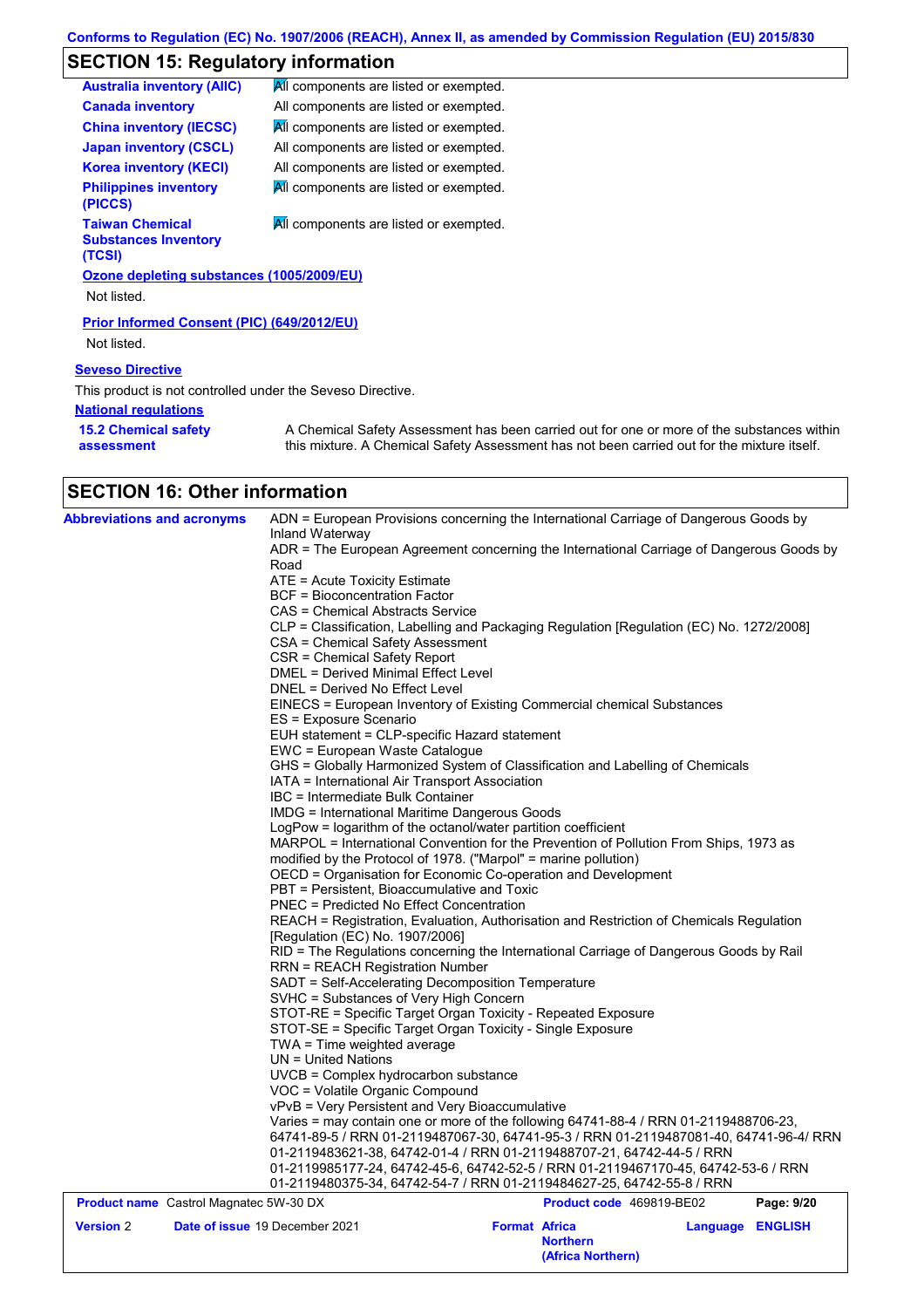#### **SECTION 16: Other information**

01-2119487077-29, 64742-56-9 / RRN 01-2119480132-48, 64742-57-0 / RRN 01-2119489287-22, 64742-58-1, 64742-62-7 / RRN 01-2119480472-38, 64742-63-8, 64742-65-0 / RRN 01-2119471299-27, 64742-70-7 / RRN 01-2119487080-42, 72623-85-9 / RRN 01-2119555262-43, 72623-86-0 / RRN 01-2119474878-16, 72623-87-1 / RRN 01-2119474889-13

#### **Procedure used to derive the classification according to Regulation (EC) No. 1272/2008 [CLP/GHS]**

|                                    | <b>Classification</b>      | <b>Justification</b> |
|------------------------------------|----------------------------|----------------------|
| Not classified.                    |                            |                      |
| <b>History</b>                     |                            |                      |
| Date of issue/ Date of<br>revision | 19/12/2021.                |                      |
| Date of previous issue             | 19/05/2020.                |                      |
| <b>Prepared by</b>                 | <b>Product Stewardship</b> |                      |

#### **Indicates information that has changed from previously issued version.**

#### **Notice to reader**

All reasonably practicable steps have been taken to ensure this data sheet and the health, safety and environmental information contained in it is accurate as of the date specified below. No warranty or representation, express or implied is made as to the accuracy or completeness of the data and information in this data sheet.

The data and advice given apply when the product is sold for the stated application or applications. You should not use the product other than for the stated application or applications without seeking advice from BP Group.

It is the user's obligation to evaluate and use this product safely and to comply with all applicable laws and regulations. The BP Group shall not be responsible for any damage or injury resulting from use, other than the stated product use of the material, from any failure to adhere to recommendations, or from any hazards inherent in the nature of the material. Purchasers of the product for supply to a third party for use at work, have a duty to take all necessary steps to ensure that any person handling or using the product is provided with the information in this sheet. Employers have a duty to tell employees and others who may be affected of any hazards described in this sheet and of any precautions that should be taken. You can contact the BP Group to ensure that this document is the most current available. Alteration of this document is strictly prohibited.

يتفق ولائحة (المجموعة الأوروبية) رقم 1907/2006 (تشريع تقييم المواد الكيميائية وتسجيلها وإقرارها (REACH)، الملحق 2، بصيغته المعدلة بلائحة (الاتحاد الأوروب*ي*) رقم **2015/830**

**صحیفة بیانات السلامة**

**القسم :1 تعریف المادة/المستحضر و الشركة/المشروع**



#### **1.3 بیانات مورِّ د صحیفة بیانات السلامة** infosa@za.bp.com **1.4 رقم ھاتف الطوارئ** Tygerberg Poison Centre: 0861 555 777 Carechem: +27 21 300 2732 (24/7) BP Southern Africa (Pty)Ltd 199 Oxford Road Oxford Parks Dunkeld, 2196 South Africa نوع ال<br>المور<u>ِّ</u><br>المورِّد **عنوان البرید الإلكتروني رقم ھاتف الطوارئ Castrol Magnatec 5W-30 DX** Liquid. 469819-BE02 469819 **اسم المنتج نوع المنتَج كود المنتج صحیفة بیانات سلامة المادة رقم #** ا**لقسم 1: تعر<br>القسم 1: تعر**<br>اسم المنتج **Product name** Castrol Magnatec 5W-30 DX **Product code** 469819-BE02 **Page: 10/20 Version** 2 **Date of issue** 19 December 2021 **Format** Africa **Northern Language ENGLISH (Africa Northern)**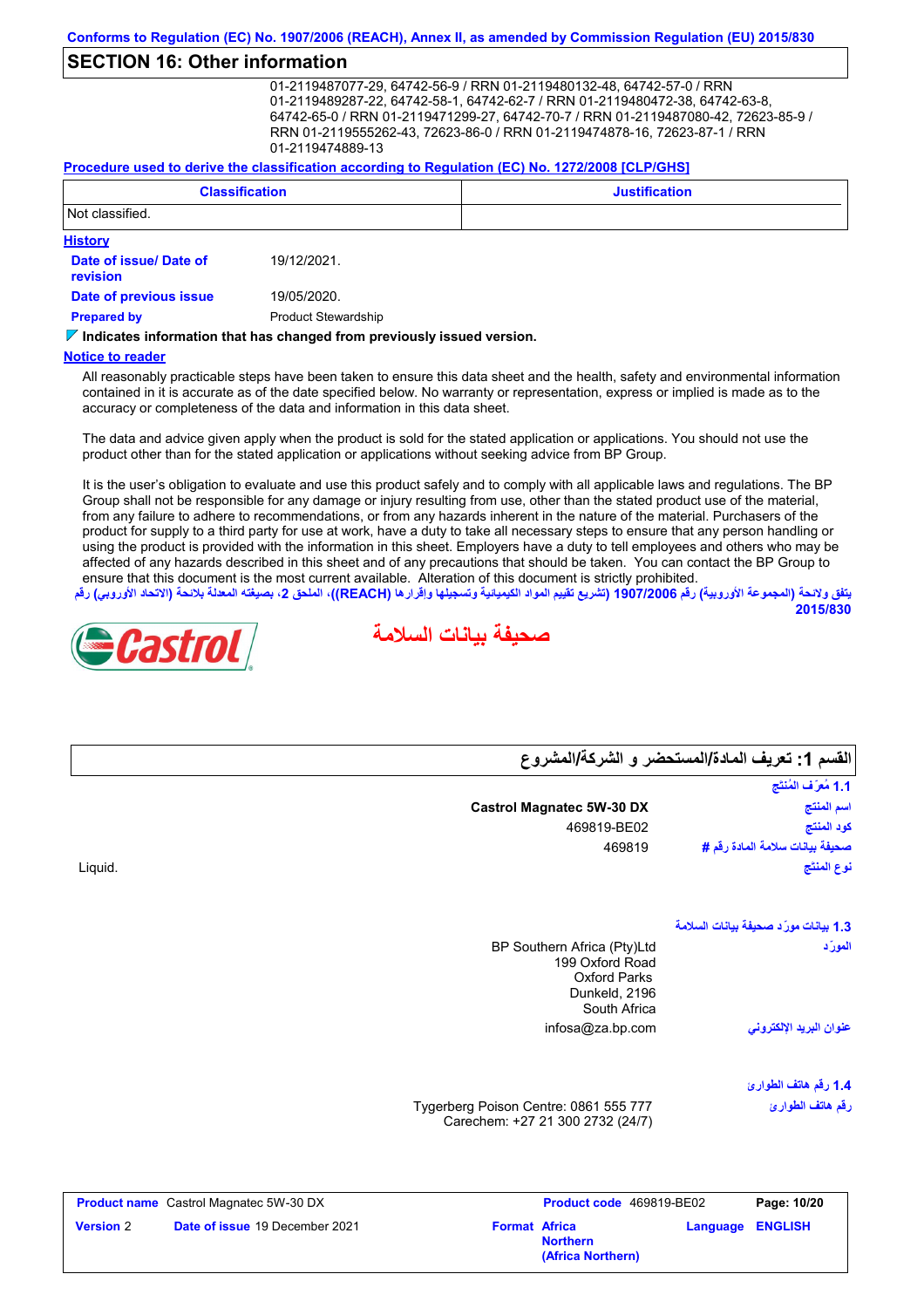| القسم 2: بيان الأخطار                                                                                                          |                                                                                                                                                                                        |
|--------------------------------------------------------------------------------------------------------------------------------|----------------------------------------------------------------------------------------------------------------------------------------------------------------------------------------|
| 2.1 تصنيف المادة أو الخليط                                                                                                     |                                                                                                                                                                                        |
| تعريف المنتج                                                                                                                   | خليط                                                                                                                                                                                   |
| <u>التصنيف وفقاً للتنظيم (الاتحاد الأوروبي) رقم CLP/GHS] 1272/2008</u><br>غير مُصنَّفة                                         |                                                                                                                                                                                        |
|                                                                                                                                |                                                                                                                                                                                        |
|                                                                                                                                | مراجعة الأقسام 11 و12 للوقوف على مزيد من المعلومات المفصلة بشأن الأثار الصحية والأعراض والمخاطر البيئية.                                                                               |
| 2.2 عناصر الوسم                                                                                                                |                                                                                                                                                                                        |
| كلمة التنبيه                                                                                                                   | بدون كلمة تنببه                                                                                                                                                                        |
| عبارات المخاطر                                                                                                                 | لا توجد تأثيرات شديدة أو مخاطر حرجة معروفة.                                                                                                                                            |
| <u>عبارات التحذير</u>                                                                                                          |                                                                                                                                                                                        |
| الوقاية                                                                                                                        | غير قابل للتطبيق.                                                                                                                                                                      |
| الاستجابة                                                                                                                      | غير قابل للتطبيق.                                                                                                                                                                      |
| التخزين                                                                                                                        | غير قابل للتطبيق.                                                                                                                                                                      |
| التخلص من النفاية                                                                                                              | غير قابل للتطبيق.                                                                                                                                                                      |
| عناصر التوسيم التكميلية                                                                                                        | صحيفة بيانات السلامة متاحة عند الطلب                                                                                                                                                   |
|                                                                                                                                | تنظيم (المجلس الأوروبي) رقم 1907/2006 (تسجيل الكيماويات وتقييمها وترخيصها REACH)                                                                                                       |
| المُلحق السابع عشر؛ فيود على تصنيع<br>وطرح واستخدام مواد وخلائط<br>وحاجيات مُعينة خطرة                                         | غير قابل للتطبيق.                                                                                                                                                                      |
| متطلبات التغليف الخاصة                                                                                                         |                                                                                                                                                                                        |
| يُراعى أن تُزوَّد العبوات بِأنظمة إغلاق<br>منبعة للأطفال                                                                       | غير قابل للتطبيق.                                                                                                                                                                      |
| تحذير لمسى من الخطر                                                                                                            | غير  قابل للتطبيق.                                                                                                                                                                     |
| 2.3 الأخطار الأخرى                                                                                                             |                                                                                                                                                                                        |
| نتائج مأخوذة من تقييم الـ PBT (البقاء<br>والسمية والتراكم البيولوجي) والـ<br>vPvB (البقاء الشديد والتراكم<br>البيولوجي الشديد) | المنتج لا يُلبي معايير ثبات المواد والتراكمية الأحيانية والسمية PBT أو معايير شدة الثبات وشدة التراكمية الأحيائية وفق لانحة المجلس<br>الأوروبي رقم 1907/2006، الملحق XIII.             |
| <b>Product meets the criteria</b><br>for PBT or vPvB according<br>to Regulation (EC) No.<br>1907/2006, Annex XIII              | This mixture does not contain any substances that are assessed to be a PBT or a vPvB.                                                                                                  |
| الأخطار الأخرى التي لا تؤدي إلى<br>تصنيف                                                                                       | يزيل دهون الجلد<br>زيوت المحركات المستعملة<br>قد يحتوي زيت المحرك المستعمل على مكونات خطيرة من الممكن ان تتسبب في سرطان الجلد.<br>انظر معلّومات التسمم، القسم 11 من نشرة البيانات هذه. |
|                                                                                                                                |                                                                                                                                                                                        |
| القسم 3: التركيب/معلومات عن المكونات<br>3.2 خلائط                                                                              |                                                                                                                                                                                        |

|                                                            |                                                                                  |               |                                                                                                                                   |      | 3.2 خلائط                                                      |
|------------------------------------------------------------|----------------------------------------------------------------------------------|---------------|-----------------------------------------------------------------------------------------------------------------------------------|------|----------------------------------------------------------------|
|                                                            |                                                                                  |               |                                                                                                                                   | خلبط | تعريف المنتج                                                   |
|                                                            |                                                                                  |               | زيت أساسي عالي النقاوة   (خلاصة DMSO 346 IP < 3%). إضافات خاصة للأداء.                                                            |      |                                                                |
| النوع                                                      | تنظيم (المفوضية الأوروبية) رقم<br>1272/2008 [التصنيف<br>والتوسيم والتعبئة (CLP)] | $\frac{9}{6}$ | المُع َفَات                                                                                                                       |      | اسم المُكوّن/المنتَج                                           |
| $[1]$                                                      | Asp. Tox. 1, H304                                                                | $≥50 - ≤75$   | 01-2119484627-25:# REACH<br>المفوضية الأوروبية: 1-157-265<br>خدمة الملخصات الكيميائية (CAS):<br>64742-54-7<br>فهرست: 8-00-649-649 |      | مواد مقطرة (بترول)، معالجة بالهيدروجين بار افينيية بدرجة كثيفة |
| انظر الفسم 16 لمطالعة نص بيانات الأخطار آنف الذكر كاملاً . |                                                                                  |               |                                                                                                                                   |      |                                                                |

النوع

| <b>Product name</b> Castrol Magnatec 5W-30 DX |                                       |                      | <b>Product code</b> 469819-BE02      |                         | Page: 11/20 |  |
|-----------------------------------------------|---------------------------------------|----------------------|--------------------------------------|-------------------------|-------------|--|
| <b>Version 2</b>                              | <b>Date of issue 19 December 2021</b> | <b>Format Africa</b> | <b>Northern</b><br>(Africa Northern) | <b>Language ENGLISH</b> |             |  |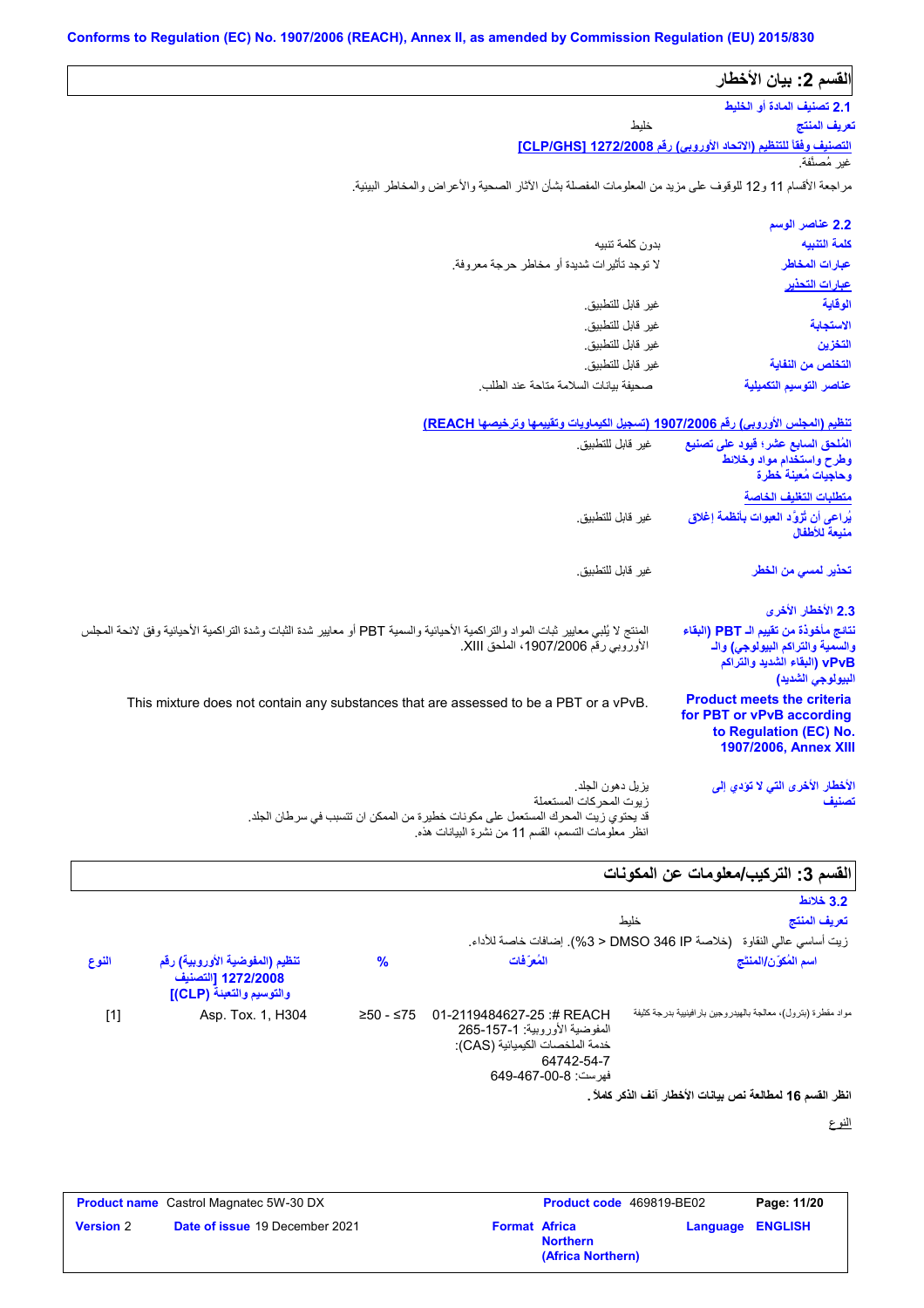#### **Conforms to Regulation (EC) No. 1907/2006 (REACH), Annex II, as amended by Commission Regulation (EU) 2015/830 القسم :3 التركیب/معلومات عن المكونات**

[1] المادة مُصنَّفة على أنھا ذات خطر صحي أو بیئي

[2] مادة ذات حد للتعرض في مكان العمل

[3] المادة تفي بالمعاییر الخاصة بالمواد الباقیة، السامة والمتراكمة حیویاً (PBT (بحسب تنظیم (المفوضیة الأوروبیة) رقم ،1907/2006 المُلحق الثالث عشر [4] المادة تفي بالمعاییر الخاصة بالمواد شدیدة البقاء وشدیدة التراكم البیولوجي (vPvB (بحسب تنظیم (المفوضیة الأوروبیة) رقم ،1907/2006 المُلحق الثالث عشر [5] مادة مقلقة قلقاً مكافِئا

[6] إفصاح إضافي وفقًأ لسیاسة الشركة

القسم الثامن یعرض حدود التعرض المھني، في حال توفرھا.

#### لا تحرض على القيء إلا إن طلب أحد أعضاء الطاقم الطبي منك أن تقوم بھذا. یُراعى الحصول على الرعایة الطبیة لو ظھرت أعراض. في حالة الملامسة، یُراعى دفق الماء فوراً على الأعین لمدة لا تقل عن 15 دقیقة. یجب إبعاد الجفون عن مقلات الأعین لضمان الشطف في حالة الملامسة، يُراعى دفق الماء فورا على الأعين لمدة لا تقل عن 15 دقيقة.<br>الكامل. يراعى التحقق من عدم وجود عدسات لاصقة أو إزالتها إن وُجِدت. يُراعى الحصول على الرعاية الطبية.<br>يراعى غسل البشرة غسلا جيدا بالماء و الصابون **4.1 وصف إجراءات الإسعاف الأوَّ لي** في حالة الإستنشاق، یُراعى نقل المصاب إلى الھواء الطلق. یُراعى الحصول على الرعایة الطبیة لو ظھرت أعراض. یُحظر القیام بأیة إجراء ینطوي على مخاطرة أو بدون تدریب مناسب. القسم **4:** تدبیر الإسعاف الأول*ى* في حالة الملامسة، يُراعى دفق الماء فوراً على الأعين لمدة لا تقل عن 15 دقيقة<sub>.</sub><br>الكامل. يراعى التحقق من عدم وجود عدسات لاصقة أو إزِ التها إن وُجِدت. يُراعى الحصول على الرعاية الطبية.<br>يراعى غسل البشرة غسلا جيدا بالماء و الص الثیاب قبل إعادة استخدامھا. یراعى تنظیف الحذاء تنظیفا جیدا قبل ارتدائھ ثانیة. یُراعى الحصول على الرعایة الطبیة إذا حدث تھیُّج. **ملامسة العین ملامسة الجلد استنشاق الابتلاع حمایة فریق الإسعافات الأولیة**

#### **4.2 أھم الأعراض والتأثیرات، الحاد منھا والمؤجل**

انظر القسم 11 لمزید من المعلومات عن التأثیرات الصحیة والأعراض.

|                                                                                                                         | <u>اثار صحية حادة كامنة</u> |
|-------------------------------------------------------------------------------------------------------------------------|-----------------------------|
| استتشاق الأبخرة في الظروف المحيطة لا يمثل مشكلة في المعتاد، وذلك لانخفاض ضغط الأبخرة.                                   | استنشاق                     |
| لا توجد تأثيرات شديدة أو مخاطر حرجة معروفة.                                                                             | الابتلاع                    |
| يزيل دهون الجلد. قد تسبب جفاف الجلد وتهيُّجه.                                                                           | ملامسة الجلد                |
| لا توجد تأثيرات شديدة أو مخاطر حرجة معروفة.                                                                             | ملامسة العين                |
| التأثيرات المتأخرة والفورية وكذلك التأثيرات المزمنة نتيجة للتعرض القصير والطويل الأمد                                   |                             |
| النعر ض الزائد لاستنشاق الجزيئات المتطايرة في الهواء أو الإيروسولات قد يتسبب في تهيج الجهاز التنفسي.                    | استنشاق                     |
| ابتلاع كميات كبيرة يمكن أن يؤدي إلى الغثيان والإسهال.                                                                   | الابتلاع                    |
| الملامسة بشكل متكرر أو لفترات طويلة يمكن أن تتسبب في إزالة الدهون من الجلد وتتسبب في تهيجات وتشققات و/أو التهابات جلدية | ملامسة الجلد                |
| هناك خطورة محتملة من حدوث لسعة عابرة أو احمرار عابر في حالة حدوث ملامسة العين بشكل عرضي.                                | ملامسة العين                |

#### **4.3 دواعي أیة رعایة طبیة فوریة ومُعالجة خاصة مطلوبة**

یجب أن تتم المعالجة حسب الأعراض بشكل عام ویتم إجراؤھا لتخفیف حدة التأثیرات. **ملاحظات للطبیب**

| الفسم 5: تدابير مكافحة النار                               |                                                                                                                                                                                                                                  |
|------------------------------------------------------------|----------------------------------------------------------------------------------------------------------------------------------------------------------------------------------------------------------------------------------|
| 5.1 وسائل الإطفاء                                          |                                                                                                                                                                                                                                  |
| وسائل الإطفاء المناسبة                                     | في حالة نشوب حريق، استخدم الرغوة والمواد الكيميائية الجافة أو مطفأة حريق أو بخاخة بها ثاني أكسيد الكربون.                                                                                                                        |
| وسائل الإطفاء غير المناسبة                                 | لا تستخدم المياه النفاثة. قد يُسبب استخدام القواطع المائية النفاثة انتشار الحريق نتيجة تطاير المنتج المحترق وتناثره.                                                                                                             |
| 5.2 الأخطار الخاصة الناجمة عن المادة أو الخليط             |                                                                                                                                                                                                                                  |
| الأخطار الناجمة عن المادة أو الخليط                        | سوف يحدث تزايد في الضغط وقد تنفجر الحاوية في حالة حدوث حريق أو تسخين.                                                                                                                                                            |
| منتجات احتراق خطِرة                                        | نواتج الاحتراق قد تشمل ما يلي:<br>أكاسيد الكربون (CO2 ,CO)                                                                                                                                                                       |
| 5.3 نصائح لمكافحي الحريق                                   |                                                                                                                                                                                                                                  |
| إحتياطات خاصة لمكافحي الحريق                               | يُحظر القيام بأية إجراء ينطوي على مخاطرة أو بدون تدريب مناسب. يراعي عزل المكان على الفور و ذلك بإخلاء الأفراد المتواجدين<br>على مقربة من الحادث في حالة نشوب حريق.                                                               |
| معدات الحماية الشخصية والاحتياطات<br>اللازمة لعمال الإطفاء | ينبغي أن يرتدي مكافحو الحرائق التجهيزات الواقية المناسبة و جهاز تنفس مكتفي ذاتيًا (SCBA) ذا وحدة كاملة للوجه يعمل في نمط<br>الضغط الموجب ـ ثياب مكافحي الحريق (بما فيها الخوذات والأحذية والقفازات الواقية) التي تتفق والمعيار ا |

| <b>Product name</b> Castrol Magnatec 5W-30 DX |                                       |                      | Product code 469819-BE02             |  | Page: 12/20             |  |
|-----------------------------------------------|---------------------------------------|----------------------|--------------------------------------|--|-------------------------|--|
| <b>Version 2</b>                              | <b>Date of issue 19 December 2021</b> | <b>Format Africa</b> | <b>Northern</b><br>(Africa Northern) |  | <b>Language ENGLISH</b> |  |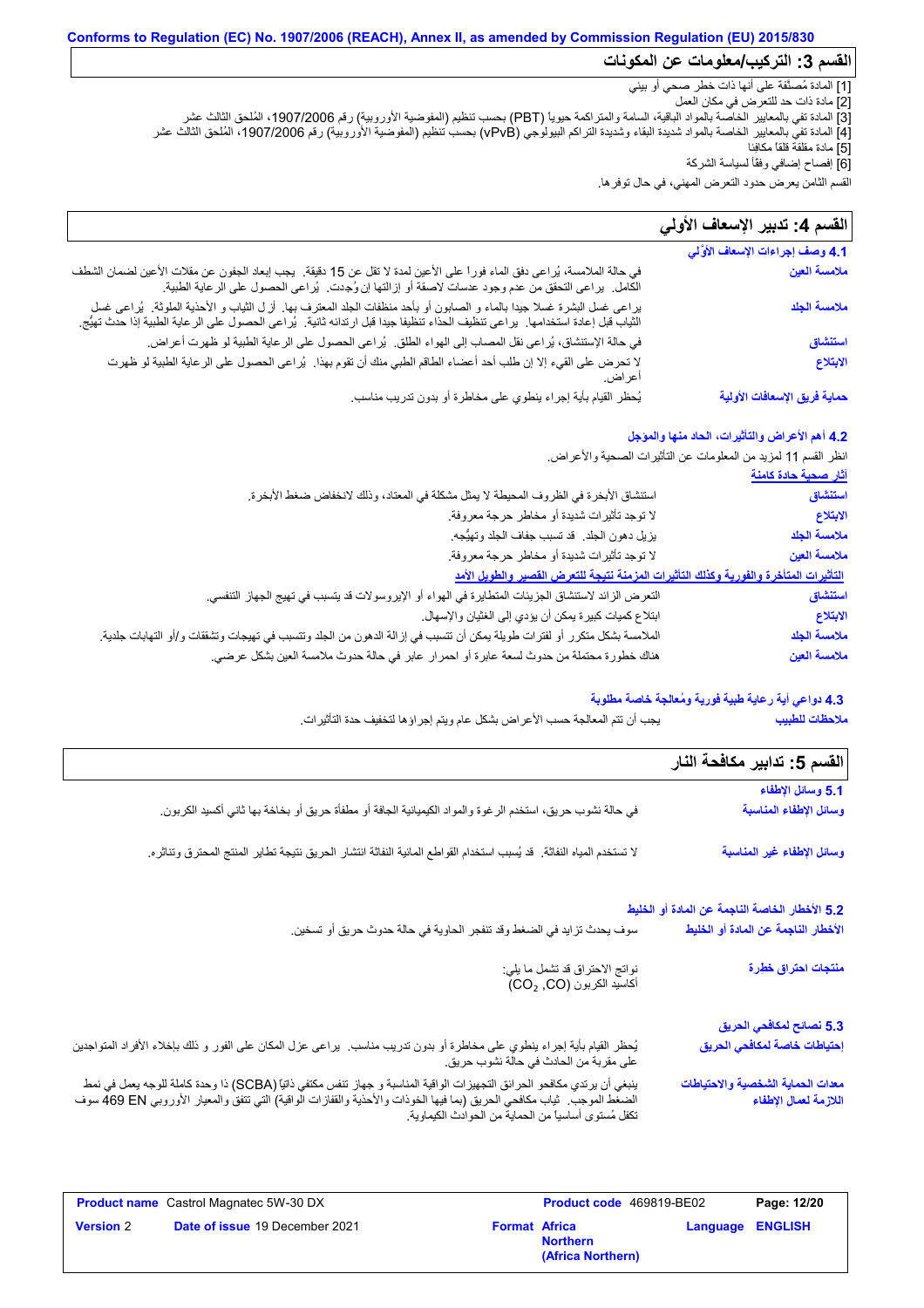| القسم 6: تدابير مواجهة التسرب العارض                                        |                                                                                                                                                                                                                                                                                                                                                                                                                                                                                    |  |
|-----------------------------------------------------------------------------|------------------------------------------------------------------------------------------------------------------------------------------------------------------------------------------------------------------------------------------------------------------------------------------------------------------------------------------------------------------------------------------------------------------------------------------------------------------------------------|--|
| 6.1 لاحتياطات الشخصية ومعدات الحماية وإجراءات الطوارئ                       |                                                                                                                                                                                                                                                                                                                                                                                                                                                                                    |  |
| للأفراد من خارج فريق الطوارئ                                                | يُحظر القيام بأية إجراء ينطوي على مخاطرة أو بدون تدريب مناسب.  يراعى إخلاء المناطق المجاورة.  يراعى عدم السماح بالدخول<br>لكل من لا يرتدي الثياب الواقية أو من لا حاجة لك بهم من الأفراد.  يراعي تجنب ملامسة المادة المنسكبة أو السير  عليها   قد تكون<br>الأرضيات زلقة؛ يجب توخي العناية لتجنب السقوط.  ارتدي التجهيزات الواقية الشخصية المُلائمة.                                                                                                                                |  |
| لمسعفي الطوارئ                                                              | إذا لزم الأمر ارتداء ثياباً خاصة للتعامل مع الانسكاب، يُرجى أخذ ما ورد في القسم 8 من معلومات حول المواد المناسبة وغير المناسبة<br>في الحسبان.  راجع كذلك المعلومات الواردة في قسم "للأفراد من خارج فريق الطوارئ".                                                                                                                                                                                                                                                                  |  |
| 6.2 الاحتياطات البينية                                                      | تجنب تناثر المادة المنسكبة وجريانها السطحي ووصولها إلى التربة و المجاري المائية والبالوعات ومجاري الصرف.  يُراعى إبلاغ<br>السلطات المعنية لو تسبب المنتج في تلوث البيئة (مجاري الصرف، المجاري المائية، التربة أو الهواء).                                                                                                                                                                                                                                                          |  |
| 6.3 طرائق ومواد الاحتواء والتنظيف                                           |                                                                                                                                                                                                                                                                                                                                                                                                                                                                                    |  |
| انسكاب صغير                                                                 | يُراعى وقف التسرب إن لم ينطو ذلك على مخاطرة.  يراعى نقل الأوعية من منطقة الانسكاب.  يُراعى امتصاصها بمادة خاملة، ثم<br>إيداعها إحدى الحاويات المُلائمة للتخلص من النفاية.  تخلص منها عن طريق أحد مقاولي التخلص من النفايات المرخصين.                                                                                                                                                                                                                                               |  |
| أنسكاب كبير                                                                 | يُراعى وقف التسرب إن لم ينطو ذلك على مخاطرة.  يراعى نقل الأوعية من منطقة الانسكاب.  امنع دخولها في بالوعات الصرف، و<br>المجاري المائية، أو البدرومات، أو المناطق المحصورة.  يُراعي احتواء الانسكاب وجمعه بمادة ماصبةٍ غير قابلة للاحتراق مثل الرمل،<br>أو التراب، أو الفرميكيوليت، أو تراب دياتومي، ثم وضعها في إحدى الحاويات للتخلص منها بما يتفق واللوائح المحلية. تخلص منها عن<br>طريق أحد مقاولي التخلص من النفايات المرخصين.                                                  |  |
| 6.4 مرجع للأقسام الأخرى                                                     | انظر القسم 1 لمعرفة بيانات الاتصال في أحوال الطوارئ.<br>انظر القسم 5 الخاص بإجراءات مكافحة الحريق.<br>انظر القسم 8 للحصول على معلومات عن التجهيزات الوقائية الشخصية المُلائمة.<br>انظر القسم 12 للاطلاع على الاحتياطات البيئية.<br>انظر القسم 13 لمزيد من المعلومات حول مُعالجة النفايات                                                                                                                                                                                           |  |
| القسم 7: المناولة والتخزين                                                  |                                                                                                                                                                                                                                                                                                                                                                                                                                                                                    |  |
| 7.1 احتياطات للمناولة المأمونة                                              |                                                                                                                                                                                                                                                                                                                                                                                                                                                                                    |  |
| إجراءات للحماية                                                             | ارتدي التجهيز ات الواقية الشخصية المُلائمة.                                                                                                                                                                                                                                                                                                                                                                                                                                        |  |
| إرشادات حول الصحة المهنية العامة                                            | يحظر تناول الطعام، والشراب، والتدخين في الأماكن التي يجري التعامل فيها مع هذه المادة سواء بالمناولة، التخزين أو المعالجة.<br>يُراعى الإغتسال جيداً بعد مناولتها ٍ اخلع الثياب المُلوَّثة والتجهيزات الوقائية قبل دخول الأماكن المخصصمة للطعام ِ انظر القسم<br>8 لمزيد من المعلومات حول إجراءات الحفاظ على الصحة.                                                                                                                                                                   |  |
| 7.2 متطلبات التخزين المأمون، بما في<br>ذلك ما يتعلق بحالات عدم توافق المواد | خزن المادة وفقاً لتعليمات السلطات المحلية.  يُخزَّن في مكان جاف، وبارد وجيد التهوية، بعيداً عن المواد غير المتوافقة (انظر القسم<br>10). يُراعى الحفظ بعيدا عن الحرارة وضوء الشمس المباشر . يراعى غلق الوعاء غلقا تاما محكما إلى أن يُعدّ للاستخدام. لابد من<br>إحكام غلق الأوعية التي قد فُتِحت و تركها في وضع قائم و ذلك لتلافي حدوث تسريب.  يجب أن يتم التخزين والاستعمال فقط في<br>معدات/حاويات مصممة للاستخدام مع هذا المنتج . يُحظر التخزين في حاويات لا تحمل كتابة توضيحية . |  |

التعرض لدرجات الحرارة العالیة لفترات طویلة **غیر ملائمة**

## **القسم :8 ضوابط التعرض/الحمایة الشخصیة**

| 8.1 بارامترات التحكم |
|----------------------|
|----------------------|

#### **حدود التعرض المھني** قیمة حد التعرض غیر معروفة.

في الوقت الذي قد یُظھر حد التعرض المھني (OEL (مكونات معینة في ھذا القسم، فإن مكونات أخرى قد توجد في الغبار أو البخار أو الرذاذ الناجم. لذا، فإن حد تعرض مھني معین قد لا ینطبق على المنتج ككل وإنما یدرج للإرشاد والتوجیھ فقط

إن كان ھذا المنتَج یحتوي على مُكوِّنات لھا حدود تعرُّض، قد یكون من المطلوب إجراء متابعة حیویة أو متابعة الأشخاص أو مكان العمل كي یتسنى تحدید مدى فاعلیة التھویة، أو إجراءات التحكم الأخرى و/أو مدى ضرورة استخدام الأجھِزة التنفسیة الواقیة. تنبغي الإشارة إلى معاییر المُراقَبة، من مثل ما یلي: المعیار الأوروبي EN 689) أجواء موقع العمل - إرشادات تقییم التعرض لعوامل كیماویة بالاستنشاق لمقارنتھا بالقیم الحدیة واستراتیجیة القیاس) المعیار الأوروبي EN 14042) أجواء موقع العمل - دلیل اتخاذ وتطبیق إجراءات تقییم التعرض للعوامل البیولوجیة والكیماویة) المعیار الأوروبي EN 482) أجواء موقع العمل - المتطلبات العامة لأداء إجراءات قیاس العوامل الكیماویة) سیكون من المطلوب كذلك الرجوع إلى وثائق التوجیھ الوطنیة الخاصة بطرق تحدید المواد الخطِرة.

DMELs/DNELs غیر مُتاحة. **مستوى مشتق غیر مؤثر**

**إجراءات المتابعة الموصى بھا**

**الـ PNEC = تركُّز عدم التأثیر المُتوقَّع** PNECs غیر مُتاحة.

**8.2 ضوابط التعرض**

|                  | <b>Product name</b> Castrol Magnatec 5W-30 DX<br><b>Product code</b> 469819-BE02 |                      | Page: 13/20                          |  |                         |
|------------------|----------------------------------------------------------------------------------|----------------------|--------------------------------------|--|-------------------------|
| <b>Version 2</b> | <b>Date of issue 19 December 2021</b>                                            | <b>Format Africa</b> | <b>Northern</b><br>(Africa Northern) |  | <b>Language ENGLISH</b> |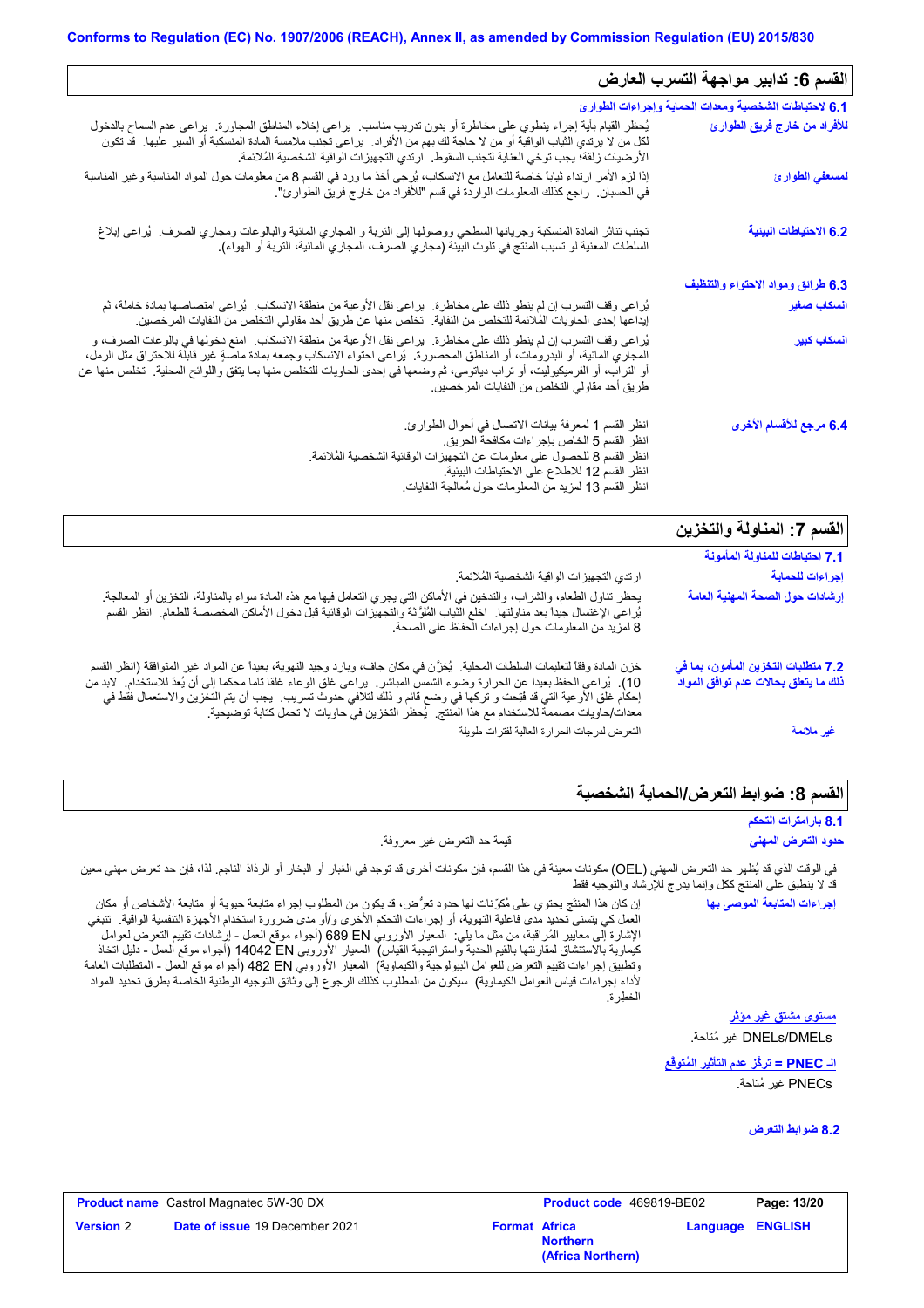## **Conforms to Regulation (EC) No. 1907/2006 (REACH), Annex II, as amended by Commission Regulation (EU) 2015/830 القسم :8 ضوابط التعرض/الحمایة الشخصیة**

|                                                                                                                                                                                                                                           | م ن. <del>–ر</del> ب– سر–ن™                   |
|-------------------------------------------------------------------------------------------------------------------------------------------------------------------------------------------------------------------------------------------|-----------------------------------------------|
| احرص على توفير تهوية للعوادم أو الوسائل الهندسية الاخرى للحماية، وذلك للإبقاء على مستويات التركيز المعنية للمواد العالقة بالهواء                                                                                                          | الضوابط الهندسية المناسبة                     |
| دون حدود النعرض المقبولة لها على الصعيد المهنى<br>يجب تقييم جميع الأنشطة المرتبطة بالمواد الكيميائية من حيث مخاطر ها على الصحة، وذلك لضمان التحكم في معدلات التعرض بالشكل                                                                 |                                               |
| المناسب لا يجوز فحص معدات الوقاية الشخصية إلا بعد تقييم الأشكال الأخرى لإجراءات التحكم (على سبيل المثال عمليات التحكم                                                                                                                     |                                               |
| الهندسية) بالشكل المناسب يجب أن تتوافق معدات الوقاية الشخصية مع المواصفات المعنية وأن تكون مناسبة للاستخدام، ويجب الحفاظ                                                                                                                  |                                               |
| عليها في حالة جيدة وصيانتها بشكل سليم<br>يجب التشاور مع مورد معدات الوقاية الشخصية لطلب المشورة بشأن الاختيار والمواصفات المعنية. لمزيد من المعلومات، اتصل<br>بالهيئة المحلية للمواصفات.                                                  |                                               |
| القرار النهائي لاختيار معدات الوقاية يعتمد على تقييم المخاطر ـ ومن المهم التأكد من ملاءمة جميع عناصر معدات الوقاية الشخصية.                                                                                                               |                                               |
|                                                                                                                                                                                                                                           | <u>تدابير الحماية الفردية</u>                 |
| اغسل اليدين، والذراعين، والوجه غسلاً تاماً بعد مناولة المنتجات الكيميائية، وعند الأكل والتدخين، وفي نهاية فترة العمل ِ تأكد من<br>وجود محطات غسلي الأعين وأدشاش الأمان على مقربة من موقع العمل                                            | إجراءات النظافة الشخصية                       |
|                                                                                                                                                                                                                                           | حماية تنفسية                                  |
| في حالة عدم كفاية التهوية، يُراعى ارتداء تجهيزات تنفسية ملائمة.                                                                                                                                                                           |                                               |
| يعتمد الاختيار الصحيح لتجهيزات حماية الجهاز التنفسي على المواد الكيميائية التي يتم التعامل معها وظروف العمل والاستخدام وحالة                                                                                                              |                                               |
| تجهيزات حماية الجهاز التنفسي. يجب وضع تدابير أمان تتناسب مع كل استخدام مقرر . لذلك يجب اختيار تجهيزات حماية الجهاز                                                                                                                        |                                               |
| التنفسي بالنشاور مع المورد / الشركة الصانعة مع مراعاة النقييم الكامل لظروف العمل.                                                                                                                                                         |                                               |
| نظار ات أمان ذات ساتر ات جانبية.                                                                                                                                                                                                          | أدوات حماية الوجه/العين<br><u>حماية للجلا</u> |
| معلومات عامة:                                                                                                                                                                                                                             | حماية يدوية                                   |
|                                                                                                                                                                                                                                           |                                               |
| ظرًا لتفاوت الظروف الخاصة لبينات العمل واختلاف ممارسات التعامل مع المواد، فيجب وضع تدابير أمان تتناسب مع كل استخدام                                                                                                                       |                                               |
| مقرر ِ يعتمد الاختيار الصحيح لقفازات الحماية على المواد الكيميائية التي يتم التعامل معها وظروف العمل والاستخدام معظم القفازات                                                                                                             |                                               |
| توفر الحماية لفترة زمنية محدودة فقط قبل وجود التخلص منها واستبدالها (حتى أفضل القفازات المقاومة للمواد الكيميائية تتآكل بفعل                                                                                                              |                                               |
| التعرض المتكرر للمواد الكيميائية)                                                                                                                                                                                                         |                                               |
| يجب اختيار القفازات بالتشاور مع المورد / الشركة الصانعة مع مراعاة التقييم الكامل لظروف العمل.                                                                                                                                             |                                               |
| يُنصح باستخدام: قفاز ات نيتريل.                                                                                                                                                                                                           |                                               |
| الزمن اللازم للاختراق:                                                                                                                                                                                                                    |                                               |
|                                                                                                                                                                                                                                           |                                               |
| ثجمع بيانات زمن الاختراق من مصنعي القفاز تحت ظروف الاختبار المعملية وتمثل المدة أو الفترة المتوقعة التي يؤمن خلالها القفاز                                                                                                                |                                               |
| حماية من تسرب المادة أو نفاذها. ومن الأهمية بمكان مراعاة طبيعة ظروف العمل الفعيلة عند اتباع توصيات زمن الاختراق. ويتعين<br>دائمًا التشاور مع مورد القفازات للوقوف على معلومات تقنية وفنية محدثة بشأن زمن الاختراق لنوع القفاز الموصىي به. |                                               |
| فيما يلي توصياتنا بخصوص اختيار القفازاتs:                                                                                                                                                                                                 |                                               |
|                                                                                                                                                                                                                                           |                                               |
| الملامسة المستمرة:                                                                                                                                                                                                                        |                                               |
| قفازات بفترة اختراق لا تقل عن 240 دقيقة، أو >480 دقيقة، إذا أمكن الحصول على قفازات مناسبة.                                                                                                                                                |                                               |
| إذا لم تتوفر قفازات مناسبة تضمن الحماية بهذا المستوى، فمن الممكن استخدام قفازات بفترات حماية أقل طالما هناك قواعد مناسبة يتم                                                                                                              |                                               |
| الالتزام بها لصيانة القفازات واستبدالها                                                                                                                                                                                                   |                                               |
| الحماية من الرذاذ قصيرة الأجل                                                                                                                                                                                                             |                                               |
|                                                                                                                                                                                                                                           |                                               |
| تو صيات فتر ات الاختر اق كما سبق.<br>يمكن في المعتاد استخدام القفازات ذات فترات الاختراق القصيرة للأعمال التي يتم فيها التعرض للزيوت لفترات قصيرة وعابرة. لذلك،                                                                           |                                               |
| يجب أن تكون هناك قواعد مناسبة يتم الالتزام بها بشكل تام لصيانة القفازات واستبدالها.                                                                                                                                                       |                                               |
| سَمك الففاز :                                                                                                                                                                                                                             |                                               |
| بالنسبة للاستخدامات العامة، فإننا نوصي بقفاز بسُمك يزيد على 0.35 مم.                                                                                                                                                                      |                                               |
|                                                                                                                                                                                                                                           |                                               |
| يجب التأكيد والتشديد أن سُمك القفاز لا يمثل بالضرورة مؤشرًا موثوڤا على مقاومة القفاز لمادة كيميائية معينة، ذلك أن كفاءة مقاومة                                                                                                            |                                               |
| التسرب للقفاز ستكون معتمدة على تركيب المادة المصنعة منها القفاز تحديدًا. لذا فإن اختيار القفاز يجب أن يستند على عوامل ومتطلبات<br>المهمة ومعرفة بأزمان الاختراق.                                                                          |                                               |
| كذلك قد ينتوع سُمك القفاز بناء على مُصنع القفاز ، ونوع القفاز وموديل القفاز ٍ لذا، يجب أخذ بيانات المصنع الفنية بالحسبان وذلك                                                                                                             |                                               |
| لضمان القفاز الأكثر مناسبة للمهمة                                                                                                                                                                                                         |                                               |
|                                                                                                                                                                                                                                           |                                               |
| ملاحظة: اعتمادًا على نوع النشاط قيد الممارسة، فإن القفازات ذات السُمك المختلف قد تكون مطلوبة لمهام مُحددة. على سبيل المثال:                                                                                                               |                                               |
| • قد يتطلب الأمر القفازات الرقيقة (بسُمك يبلغ 0.1 مم أو أقل) متى تطلب الأمر درجة من المهارة اليدوية والبراعة. ومع ذلك، فإن مثل                                                                                                            |                                               |
| هذه القفازات ينتظر منها أن توفر الحماية لفترة قصيرة، وعادة ما تكون للاستخدام مرة واحدة ثم يجري التخلص منها.                                                                                                                               |                                               |
| • قد تبرز الحاجة لقفازات أكثر سُمكًا (حتى 3 مم أو أكثر ) في حالة المخاطر الميكانيكية (وكذلك الكيميائية)؛ أي متى كان هناك احتمال                                                                                                           |                                               |
| للنَّاكل أو القشط أو الثقب.                                                                                                                                                                                                               |                                               |
|                                                                                                                                                                                                                                           |                                               |
|                                                                                                                                                                                                                                           |                                               |
|                                                                                                                                                                                                                                           |                                               |
|                                                                                                                                                                                                                                           |                                               |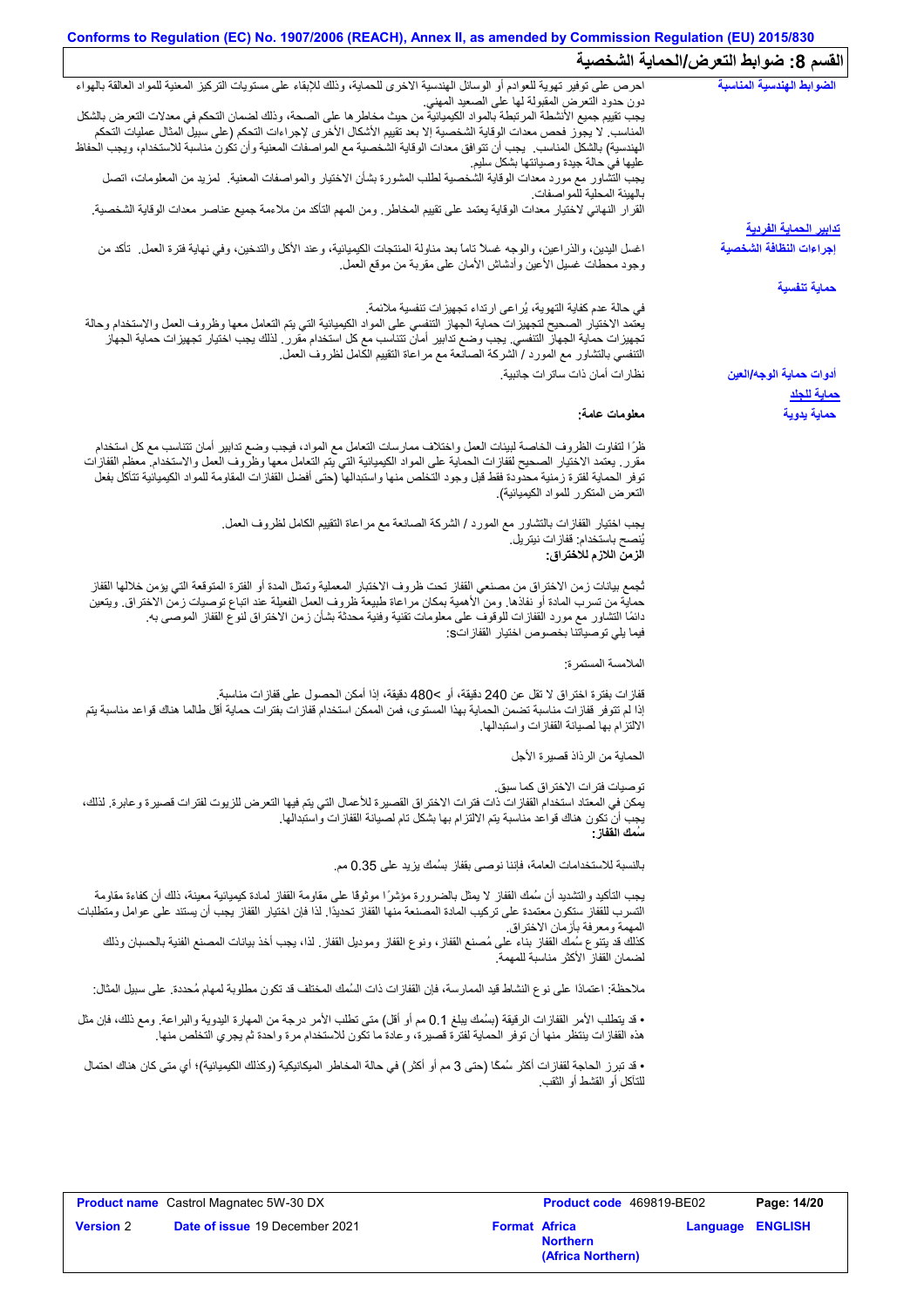## **Conforms to Regulation (EC) No. 1907/2006 (REACH), Annex II, as amended by Commission Regulation (EU) 2015/830** القسم 8: ضوابط التع*ر*ض/الحماية الشخصية

| الجلد والجسم                   | استخدام الملابس الواقية يعتبر من الممارسات الجيدة في المجال الصناعي.<br>يجب انتقاء التجهيزات الشخصية الواقية للجسم بما يتفق والمهمة التي يجري القيام بها والمخاطر التي تنطوي عليها، كما يجب أن<br>يعتمدها أحد المختصين قبل التعامل مع هذا المنتج<br>بدلات العمل المصنوعة من القطن أو البوليستر/القطن توفر الحماية فقط من التلوث السطحي الخفيف الذي لا يصل إلى الجلد ٍ ويجب<br>غسل بدلات العمل بصفة منتظمة. عندما تزداد خطورة تعرض الجلد للمواد (على سبيل المثال عند تنظيف المواد المنسكبة أو في حالة<br>وجود خطورة من تناثر الرذاذ)، فيجب ارتداء إزارات مقاومة للمواد الكيميائية و/أو أحذية وسترات غير منفذة للمواد الكيميائية <sub>.</sub> |
|--------------------------------|---------------------------------------------------------------------------------------------------------------------------------------------------------------------------------------------------------------------------------------------------------------------------------------------------------------------------------------------------------------------------------------------------------------------------------------------------------------------------------------------------------------------------------------------------------------------------------------------------------------------------------------------|
| <u>يتعين مراجعة المعايير :</u> | حماية تنفسية: 529 EN<br>قفازات: 374 EN .420 EN<br>حماية للعين: 166 EN<br>الترشيح نصف الوجهي: 149 EN<br>الترشيح نصف الوجهي ذي الصمام: 405 EN<br>قناع نصفي: 140 EN مرشح إضافي<br>قفاع وجهي كامل: 136 EN مرشح إضافي<br>مرشحات الجزئيات: 143 EN<br>مرشحات الغاز / المشتركة: 14387 EN                                                                                                                                                                                                                                                                                                                                                            |
| ضوابط التعرض البينى            | ننصح بفحص الإنبعاثات الصادرة من أجهزة العمل والتهوية، للتأكد من استيفائها لمتطلبات قانون حماية البيئة في بعض الحالات، قد<br>يكون من الضروري استخدام أجهزة غسل الدُّخان، أو المُرشِّحات أو إجراء تعديلاتٍ هندسية للمُعِدَّات، كي يتسنى تقليل الانبعاثات إلى<br>مستويات مقبولة                                                                                                                                                                                                                                                                                                                                                                |

# ا<mark>لقسم 9: الخصائص الفیزیائیة والكیمیائیة</mark>

| 9.1 معلومات حول الخواص الكيميائية والفيزيائية الأساسية |                                                                                                                                           |
|--------------------------------------------------------|-------------------------------------------------------------------------------------------------------------------------------------------|
| <u>المظهر</u>                                          |                                                                                                                                           |
| الحالة الفيزيائية                                      | سائل.                                                                                                                                     |
| اللون                                                  | كهر مان. [فاتح]                                                                                                                           |
| الرائحة                                                | غير متوفرة.                                                                                                                               |
| عتبة الرائحة                                           | غير متوفرة.                                                                                                                               |
| الأس الهيدروجيني pH                                    | غير قابل للتطبيق.                                                                                                                         |
| نفطة الانصهار إنفطة التجمد                             | غير متوفرة.                                                                                                                               |
| نقطة الغليان الأوَّلية ونطاق الغليان                   | غير متوفرة.                                                                                                                               |
| نقطة الإنسكاب                                          | -45 $^{\circ}$ C                                                                                                                          |
| نقطة الوميض                                            | كأس مغلق: 203°C (397.4 ف) [جهاز بنسكي-مارتينز]                                                                                            |
| معدل التبخر                                            | غير متوفرة.                                                                                                                               |
| القابلية للالتهاب (مادة صلبة، غاز)                     | غير متوفرة.                                                                                                                               |
| الحدود العليا/الدنيا لقابلية الاشتعال أو الانفجار      | غير متوفرة.                                                                                                                               |
| الضغط البخاري                                          | غير متوفرة.                                                                                                                               |
| الكثافة البخارية                                       | غير متوفرة.                                                                                                                               |
| الكثافة النسبية                                        | غير متوفرة.                                                                                                                               |
| الكثافة                                                | <1000 كجم/m3 (<1 g/cm3 1) عند 15°C                                                                                                        |
| الذوبانية (نبات)                                       | غير ذؤوب في الماء.                                                                                                                        |
| معامل تفريق الأوكتانول/الماء                           | غير قابل للتطبيق.                                                                                                                         |
| درجة حرارة الاشتعال الذاتى                             | غير متوفرة.                                                                                                                               |
| درجة حرارة الانحلال                                    | غير متوفرة.                                                                                                                               |
| اللزوجة                                                | كينماتي: 53.9 S <sup>2</sup> mm/ (63.9 سنتي ستوك) عند 40°C<br>كينماتي: 11.2 إلى 11.7 S <sup>2</sup> mm 11.7 إلى 11.7 سنتي ستوك) عند 100°C |
| الخواص الانفجارية                                      | غير متوفرة.                                                                                                                               |
| خواص مؤكسيدة                                           | غير متوفرة.                                                                                                                               |
| 9.2 المعلومات الأخرى                                   |                                                                                                                                           |
| ليس هناك مزيد من المعلومات.                            |                                                                                                                                           |

|                  | <b>Product name</b> Castrol Magnatec 5W-30 DX |                      | Product code 469819-BE02             |                         | Page: 15/20 |
|------------------|-----------------------------------------------|----------------------|--------------------------------------|-------------------------|-------------|
| <b>Version 2</b> | Date of issue 19 December 2021                | <b>Format Africa</b> | <b>Northern</b><br>(Africa Northern) | <b>Language ENGLISH</b> |             |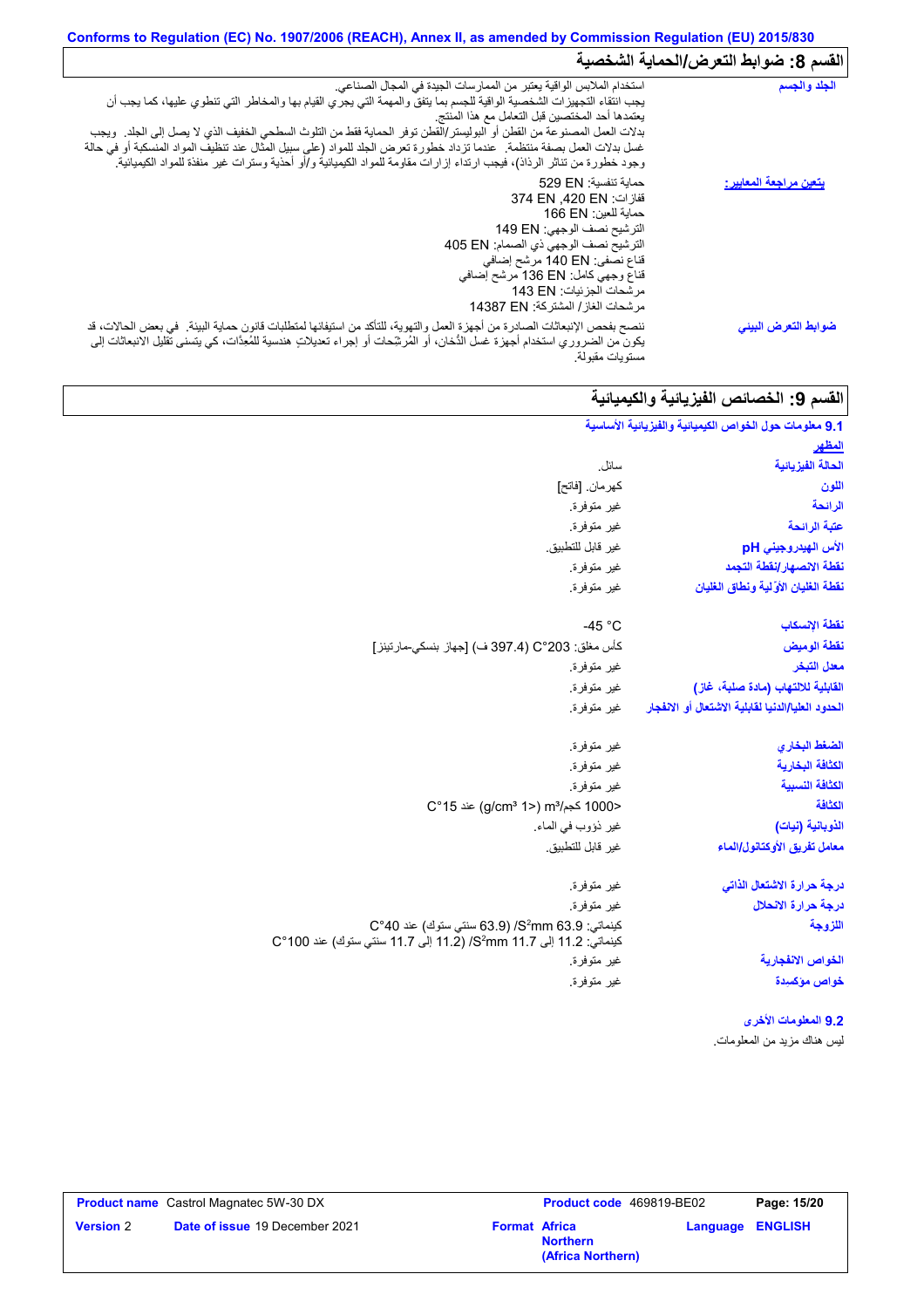$\Box$ 

| القسم 10: الثبات الكيميائي والقابلية للتفاعل |                                                                                                                           |
|----------------------------------------------|---------------------------------------------------------------------------------------------------------------------------|
| 10.1 التفاعلية                               | لا تتاح بيانات اختبار أخرى معينة لهذا المنتج   ارجع إلى الظروف التي يجب تجنبها والمواد غير المتوافقة لمزيد من المعلومات ِ |
| 10.2 الثبات الكيميائي                        | المُنتَج ثابت                                                                                                             |
| 10.3 إمكانية التفاعلات الخطرة                | لن تحدث تفاعلات خطرة في ظروف التخزين والاستخدام العادية.<br>لن تحدث بلمرة خطرة في ظروف التخزين والاستخدام العادية.        |
| 10.4 الظروف التي ينبغي تجنبها                | يجب تجنب جميع مصادر الاشتعال الممكنة (شرر أو لهب).                                                                        |
| 10.5 المواد غير المتوافقة                    |                                                                                                                           |
|                                              | نتفاعل أو غير متطابقة مع المواد التالية: مواد مؤكسدة.                                                                     |
| 10.6 نواتج الانحلال الخطرة                   | في ظروف التخزين والاستخدام العادية، من غير المنتظر أن تتولُّد نواتج تحلل خطرة.                                            |

| القسم 11: المعلومات السمومية                                   |                                                                                                                                                                                                                                                                                                                                                                                       |
|----------------------------------------------------------------|---------------------------------------------------------------------------------------------------------------------------------------------------------------------------------------------------------------------------------------------------------------------------------------------------------------------------------------------------------------------------------------|
| 11.1 معلومات حول الآثار السمية<br>تقديرات السمية الحادة<br>N/A |                                                                                                                                                                                                                                                                                                                                                                                       |
| معلومات عن سُبُل التعرض المرجحة                                | سُبُل الدخول المُرتقَبَة: جلدي, استنشاق.                                                                                                                                                                                                                                                                                                                                              |
| آثار صحبة حادة كامنة                                           |                                                                                                                                                                                                                                                                                                                                                                                       |
| استنشاق                                                        | استنشاق الأبخرة في الظروف المحيطة لا يمثل مشكلة في المعتاد، وذلك لانخفاض ضغط الأبخرة.                                                                                                                                                                                                                                                                                                 |
| الابتلاع                                                       | لا توجد تأثيرات شديدة أو مخاطر حرجة معروفة.                                                                                                                                                                                                                                                                                                                                           |
| ملامسة الجلد                                                   | يزيل دهون الجلد. قد تسبب جفاف الجلد وتهيُّجه.                                                                                                                                                                                                                                                                                                                                         |
| ملامسة العين                                                   | لا توجد تأثيرات شديدة أو مخاطر حرجة معروفة.                                                                                                                                                                                                                                                                                                                                           |
| أعراض متعلقة بالخواص السمية والكيميانية والفيزيانية            |                                                                                                                                                                                                                                                                                                                                                                                       |
| استنشاق                                                        | ليست هناك بيانات معينة                                                                                                                                                                                                                                                                                                                                                                |
| الابتلاع                                                       | ليست هناك بيانات معينة                                                                                                                                                                                                                                                                                                                                                                |
| ملامسة الجلد                                                   | الأعراض الضائرة قد تشمل ما يلي:<br>تهيج<br>الحفاف<br>التشقق                                                                                                                                                                                                                                                                                                                           |
| ملامسة العين                                                   | ليست هناك بيانات معينة                                                                                                                                                                                                                                                                                                                                                                |
|                                                                | التأثيرات المتأخرة والفورية وكذلك التأثيرات المزمنة نتيجة للتعرض الفصير والطويل الأمد                                                                                                                                                                                                                                                                                                 |
| استنشاق                                                        | النعر ض الزائد لاستنشاق الجزيئات المتطايرة في الهواء أو الإيروسولات قد يتسبب في تهيج الجهاز التنفسي.                                                                                                                                                                                                                                                                                  |
| الابتلاع                                                       | ابتلاع كميات كبيرة يمكن أن يؤدي إلى الغثيان والإسهال.                                                                                                                                                                                                                                                                                                                                 |
| ملامسة الجلد                                                   | الملامسة بشكل متكرر أو لفترات طويلة يمكن أن تتسبب في إزالة الدهون من الجلد وتتسبب في تهيجات وتشققات و/أو التهابات جلدية.                                                                                                                                                                                                                                                              |
| ملامسة العين                                                   | هناك خطورة محتملة من حدوث لسعة عابرة أو احمر ار عابر في حالة حدوث ملامسة العين بشكل عرضي.                                                                                                                                                                                                                                                                                             |
| <u>آثار صحبة مزمنة كامنة</u>                                   |                                                                                                                                                                                                                                                                                                                                                                                       |
| علمة                                                           | زيوت المحركات المستعملة<br>نواتج الاحتراق التي تنتج من تشغيل محركات الاحتراق الداخلي تلوث زيت المحرك أثناء الاستخدام ٍ وقد يحتوي زيت المحرك<br>المستعمل على مكونات خطيرة من الممكن ان تتسبب في سرطان الجلد. لذلك يجب تجنب ملامسة جميع أنواع وماركات زيوت<br>المحركات المستعملة بشكل متكرر أو لفترات طويلة، ويجب الالتزام بالمواصفات القياسية العالية للنظافة الصحية على مستوى الأفراد |
| السرطنة                                                        | لا توجد تأثيرات شديدة أو مخاطر حرجة معروفة.                                                                                                                                                                                                                                                                                                                                           |
| التأثير على الجينات                                            | لا توجد تأثيرات شديدة أو مخاطر حرجة معروفة.                                                                                                                                                                                                                                                                                                                                           |
| التأثيرات النمائية                                             | لا توجد تأثيرات شديدة أو مخاطر حرجة معروفة.                                                                                                                                                                                                                                                                                                                                           |

|                  | <b>Product name</b> Castrol Magnatec 5W-30 DX |                      | <b>Product code</b> 469819-BE02      |                         | Page: 16/20 |
|------------------|-----------------------------------------------|----------------------|--------------------------------------|-------------------------|-------------|
| <b>Version</b> 2 | <b>Date of issue 19 December 2021</b>         | <b>Format Africa</b> | <b>Northern</b><br>(Africa Northern) | <b>Language ENGLISH</b> |             |

لا توجد تأثیرات شدیدة أو مخاطر حرجة معروفة.

**التأثیرات الخصوبیة**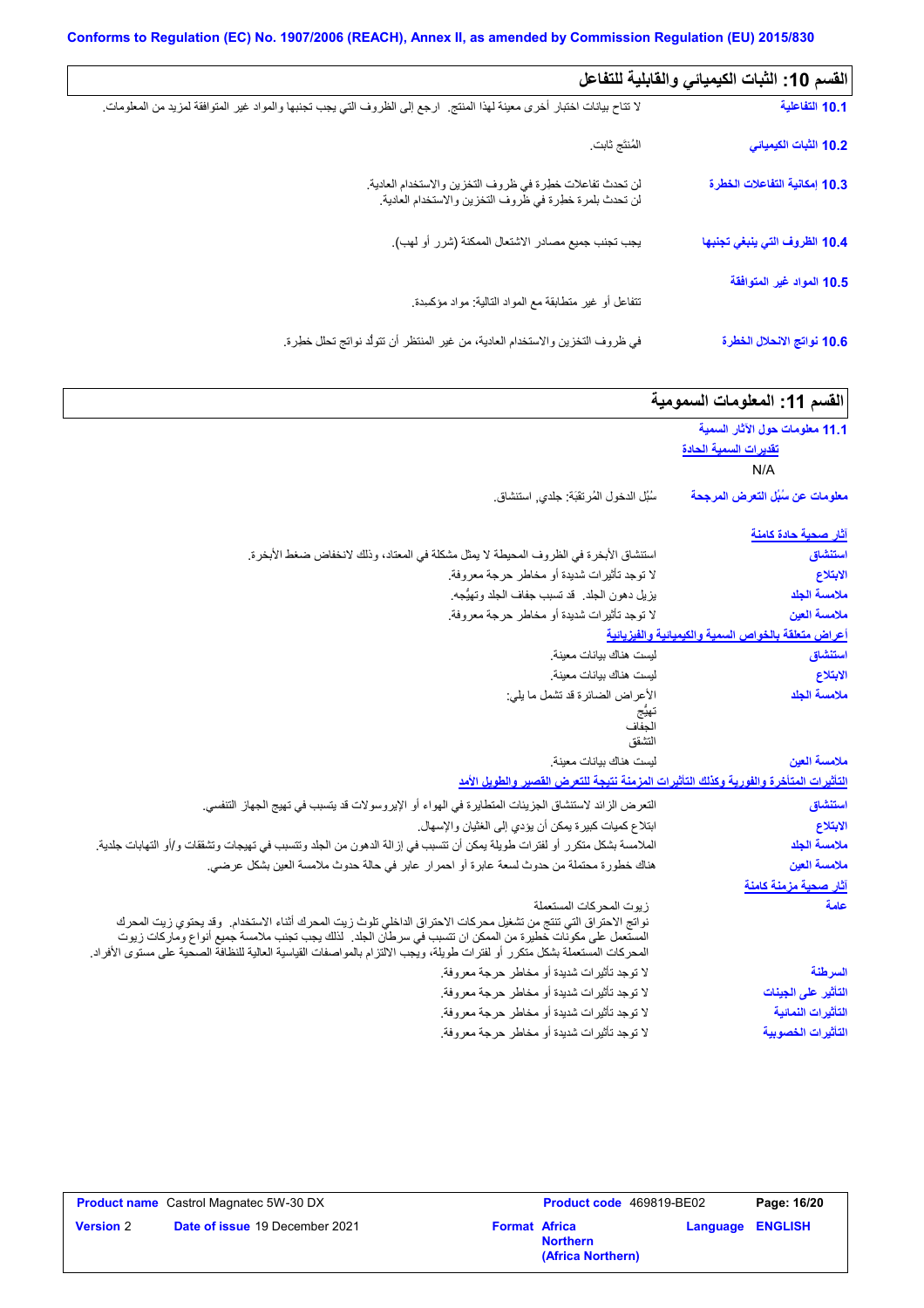| القسم 12: المعلومات الإيكولوجية                                            |                                                                                                                                                                                                                                                                                                                                                                      |
|----------------------------------------------------------------------------|----------------------------------------------------------------------------------------------------------------------------------------------------------------------------------------------------------------------------------------------------------------------------------------------------------------------------------------------------------------------|
| 12.1 السمية<br>الأخطار البينية                                             | غير مُصنَّفة كمادة خطِرة                                                                                                                                                                                                                                                                                                                                             |
|                                                                            |                                                                                                                                                                                                                                                                                                                                                                      |
| 12.2 الثبات والتحلل                                                        |                                                                                                                                                                                                                                                                                                                                                                      |
| يُتوقع أن يكون قابلاً للتحلل الحيوي.                                       |                                                                                                                                                                                                                                                                                                                                                                      |
| 12.3 القدرة على التراكم الأحياني                                           |                                                                                                                                                                                                                                                                                                                                                                      |
| لايُتوقع أن يتر اكم هذا المنتَج حيوياً في البيئة من خلال السلاسل الغذائية. |                                                                                                                                                                                                                                                                                                                                                                      |
| 12.4 القابلية على التحرك عبر التربة                                        |                                                                                                                                                                                                                                                                                                                                                                      |
| مُعامل تقاسم التربة/الماء (Koc)                                            | غير متوفرة.                                                                                                                                                                                                                                                                                                                                                          |
|                                                                            |                                                                                                                                                                                                                                                                                                                                                                      |
| التحركية                                                                   | المواد المنسكبة يمكن أن نتوغل في التربة وتتسبب في تلوث المياه الجوفية.<br>12.5 نتائج مأخوذة من تقييم الـ PBT (البقاء والسمية والتراكم البيولوجي) والـ vPvB (البقاء الشديد والتراكم البيولوجي الشديد)<br>المنتج لا يُلبي معايير ثبات المواد والتراكمية الأحيانية والسمية PBT أو معايير شدة الثنراكمية الأحيانية وفق لانحة المجلس الأوروبي رقم 1907/2006، الملحق XIII. |
| 12.6 التأثيرات الضارة الأخرى<br>معلومات بينية أخرى                         | This mixture does not contain any substances that are assessed to be a PBT or a vPvB.<br>قد تتسبب السوائل المنسكبة في تكوين طبقة على أسطح الماء، وقد تتسبب في ضرر مادي للكائنات الحية. وقد يتم إعاقة نقل الإكسجين                                                                                                                                                    |
|                                                                            | أيضًا.                                                                                                                                                                                                                                                                                                                                                               |
|                                                                            | القسم 13: الاعتبارات المتعلقة بتصريف المواد والتخلص منها                                                                                                                                                                                                                                                                                                             |
| 13.1 طرق مُعالجة النفاية                                                   |                                                                                                                                                                                                                                                                                                                                                                      |
| المُنتَج                                                                   |                                                                                                                                                                                                                                                                                                                                                                      |
| طرق التخلص السليم من النفاية                                               | إذا أمكن، قم بتحضير المنتج لإعادة تدويره.  يجب أن يتم التخلص من المواد بمعرفة شخص معتمد / جهة معتمدة للتخلص من النفايات<br>وفقًا للقواعد المحلية.                                                                                                                                                                                                                    |
| نفاية خطرة                                                                 | نعم.                                                                                                                                                                                                                                                                                                                                                                 |
| فانمة النفايات الأوروبية (EWC)                                             |                                                                                                                                                                                                                                                                                                                                                                      |
| كود النفابة<br>13 02 05*                                                   | تعيين النفاية<br>ريوت معدنية الأساس غير مُكلورة للتزليق وللمحركات والتروس                                                                                                                                                                                                                                                                                            |

| إذا أمكن، قم بتحضير المنتج لإعادة تدويره٬ يجب أن يتم التخلص من المواد بمعرفة شخص معتمد / جهة معتمدة للتخلص من النفايات<br>وفقًا للقواعد المحلية.                                                                               | طرق التخلص السليم من النفاية |
|--------------------------------------------------------------------------------------------------------------------------------------------------------------------------------------------------------------------------------|------------------------------|
| لابد أن يجري التخلص من هذا المنتج وحاويته بطريقة آمنة. قد تظل بعض رواسب المنتج عالقة بالحاويات الفارغة أو فمصانها. تجنب<br>تناثر المادة المنسكبة وجريانها السطحي ووصولها إلى التربة و المجاري المائية والبالوعات ومجاري الصرف. | الاحتياطات الخاصة            |
| اللجنة EU/2014/955<br>التوجيه EC/2008/98                                                                                                                                                                                       | المراجع                      |

| القسم 14: المعلومات المتعلقة بالنقل           |                                                         |                          |                                |                     |
|-----------------------------------------------|---------------------------------------------------------|--------------------------|--------------------------------|---------------------|
|                                               | <b>ADR/RID</b>                                          | <b>ADN</b>               | <b>IMDG</b>                    | <b>IATA</b>         |
| 14.1 رقم الأمم المتحدة                        | غير مقننة.                                              | غير مقننة.               | غير مقننة.                     | غير مقننة.          |
| 14.2 اسم الشحن الصحيح<br>الخاص بالأمم المتحدة |                                                         |                          |                                |                     |
| 14.3 فَنَةَ/فَنات مخاطر<br>النقل              |                                                         |                          |                                |                     |
| 14.4 مجموعة التعبنة                           |                                                         | $\overline{\phantom{a}}$ | ٠                              |                     |
| 14.5 الأخطار البينية                          | . Y                                                     | $\mathcal{Y}$            | Ν.                             | $\cdot$ $\!\!$      |
| Page: 17/20                                   | Product code 469819-BE02                                |                          | Castrol Magnatec 5W-30 DX      | <b>Product name</b> |
| <b>ENGLISH</b>                                | <b>Language</b><br><b>Northern</b><br>(Africa Northern) | <b>Format Africa</b>     | Date of issue 19 December 2021 | <b>Version 2</b>    |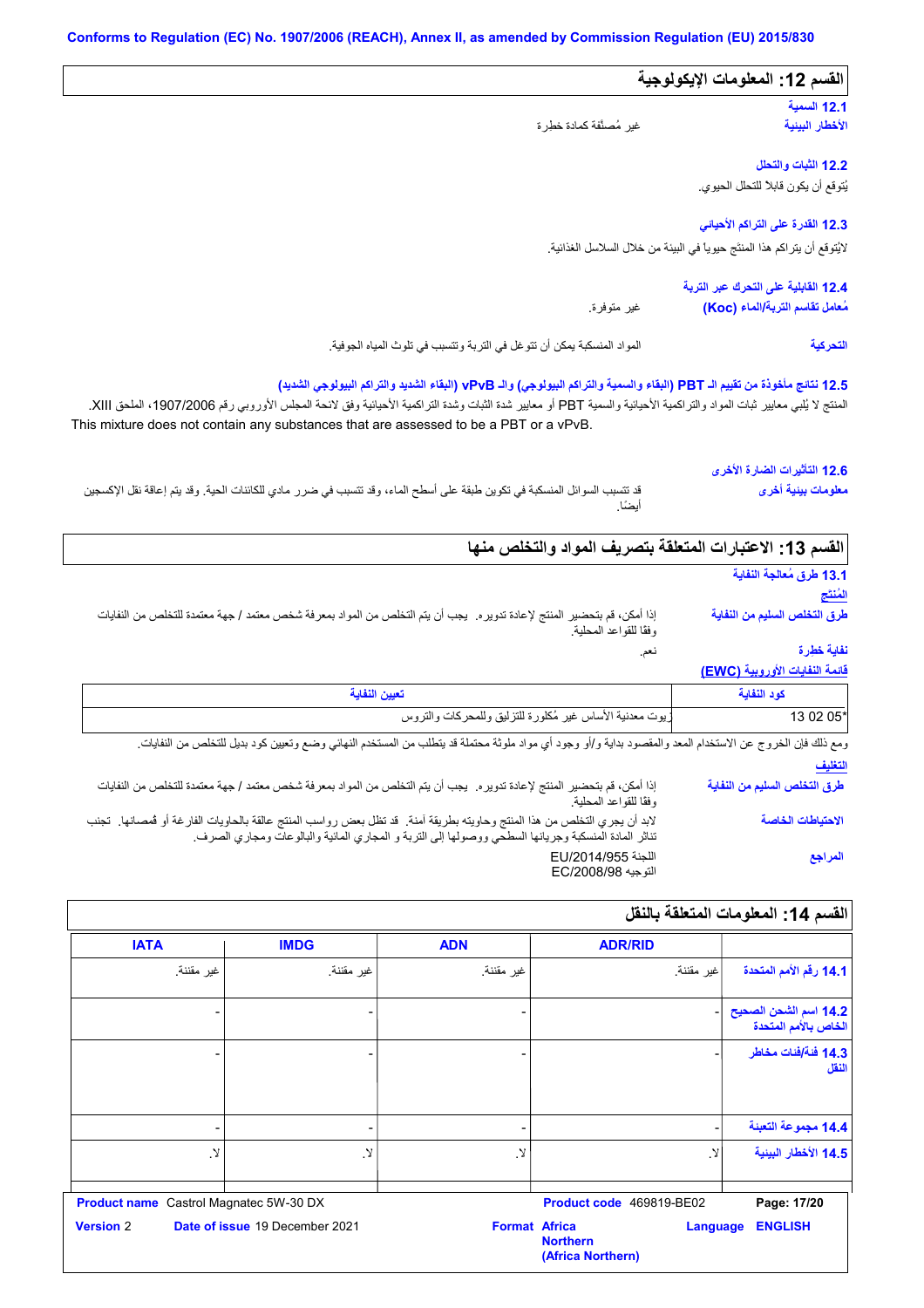| القسم 14: المعلومات المتعلقة بالنقل                                          |                                                                                                              |
|------------------------------------------------------------------------------|--------------------------------------------------------------------------------------------------------------|
| معلومات إضافية                                                               |                                                                                                              |
| 14.6 احتياطات خاصة للمُستخدم                                                 | غير متوفرة.                                                                                                  |
| 14.7 النفل سانبأ بحسب اتفاقيات المنظمة<br>البحرية الدولية (IMO)              | غير متوفرة.                                                                                                  |
| القسم 15: المعلومات التنظيمية                                                |                                                                                                              |
| 15.1 تشريع/لوائح السلامة والصحة والبيئة الخاصة بالمادة أو الخليط             |                                                                                                              |
|                                                                              | تنظيم (المجلس الأوروبي) رقم 1907/2006 (تسجيل الكيماويات وتقييمها وترخيصها REACH)                             |
| المُلحق الرابع عشر؛ فَانمة المواد الخاضعة للترخيص                            |                                                                                                              |
| <u>المُلحق الرابع عشر</u>                                                    |                                                                                                              |
| لم يُدر ج أيٌّ من المكونات.                                                  |                                                                                                              |
| مواد مُقلقة للغاية                                                           |                                                                                                              |
| لم يُدر ج أيٌّ من المكونات.                                                  |                                                                                                              |
| <u>لوائح أخرى</u>                                                            |                                                                                                              |
| الوضع وفق REACH (النظام<br>المتعلق بتسجيل وتقييم وترخيص<br>المواد الكيماوية) | تقوم الشركة، كما هو موضح في القسم 1، ببيع هذا المنتَج في الاتحاد الأوروبي وفقًا لمتطلبات هيئة REACH الحالية. |
| فَانمة الولايات المتحدة (8b TSCA)                                            | جميع المكونات تحمل الصفة "فعالة" أو الصفة "مستثناة".                                                         |
| مخزون أستراليا (AICS)                                                        | كافة المُكوِّ نات مُدرِ جة بالقائمة أو مُستثناة منها.                                                        |
| فائمة كندا                                                                   | كافة المُكوِّ نات مُدرِ جة بالقائمة أو مُستثناة منها.                                                        |
| فَائِمة الصين (IECSC)                                                        | كافة المُكوِّ نات مُدرِ جة بالقائمة أو مُستثناة منها.                                                        |
| فَانمة البابان (CSCL)                                                        | كافة المُكوِّ نات مُدرِ جة بالقائمة أو مُستثناة منها.                                                        |
| فَائمة كوريا (KECI)                                                          | كافة المُكوِّ نات مُدرِ جة بالقائمة أو مُستثناة منها.                                                        |
| فَائمة الفلبين (PICCS)                                                       | كافة المُكوِّ نات مُدرِ جة بالقائمة أو مُستثناة منها.                                                        |
| مخزون تايوان من المواد الكيميائية<br>(TCSI)                                  | كافة المُكوِّ نات مُدرِ جة بالقائمة أو مُستثناة منها.                                                        |
| مواد مستنفدة للأوزون (EU/1005/2009)                                          |                                                                                                              |
| لم تر د بالقائمة.                                                            |                                                                                                              |
| الموافقة المسبقة عن علم (PIC) (EU/649/2012)                                  |                                                                                                              |
| لم نر د بالقائمة.                                                            |                                                                                                              |
| <u>توجيه سيفيسو</u>                                                          |                                                                                                              |
| هذا المنتج لا يحكمه التوجيه سيفيسو .                                         |                                                                                                              |
| اللوائح الوطنية                                                              |                                                                                                              |
| <u>فرنسا</u>                                                                 |                                                                                                              |
|                                                                              |                                                                                                              |
| 15.2 نقييم مأمونية الكيماويات                                                |                                                                                                              |

تم إجراء تقییم سلامة كیمیائیة لواحدة أو أكثر من مواد ھذا المزیج. لم یتم إجراء تقییم سلامة كیمیائیة لھذا المزیج نفسھ.

|                                                                                                                                                                   |                      |                                                                                                                                                                                                                                                                                                                                                                                                                                                                                                                                              |          | القسم 16: المعلومات الأخرى |
|-------------------------------------------------------------------------------------------------------------------------------------------------------------------|----------------------|----------------------------------------------------------------------------------------------------------------------------------------------------------------------------------------------------------------------------------------------------------------------------------------------------------------------------------------------------------------------------------------------------------------------------------------------------------------------------------------------------------------------------------------------|----------|----------------------------|
| الـ ADN = اللوائح الأوروبية الخاصة بالنقل الدولي للبضائع الخطيرة عبر المجاري المائية الداخلية<br>CLP = تنظيم التصنيف والتوسيم والتعبئة [لائحة (EC) رقم 1272/2008] |                      | الـ ADR = الاتفاقية الأور وبية المتعلقة بنقل البضائع الخطير ة الدولي بر ا<br>ATE = تقدبر   السمبة الحادة<br>الـ BCF = مُعامل التركز  الحيو ي<br>CAS = خدمة الملخصات الكىمىائية<br>الـ CSA = تقييم السلامة الكيماوية<br>الـ CSR = تقرير السلامة الكيماوية<br>الـ DMEL = مستوى التأثير  الأدنى المُشتَق<br>الـ DNEL = مستوى عدم التأثير  المُشتق<br>EINECS = القائمة الأور وبية للمواد الكيميائية المتوفر ة تجار با<br>ES = سينار يو التعرض<br>بيان EUH = بيان الأخطار الخاصة بتنظيم التصنيف والتوسيم والتعبئة<br>FWC = فهرس النفاية الأورويية |          | الاختصار ات                |
| <b>Product name</b> Castrol Magnatec 5W-30 DX                                                                                                                     |                      | <b>Product code</b> 469819-BE02                                                                                                                                                                                                                                                                                                                                                                                                                                                                                                              |          | Page: 18/20                |
| Date of issue 19 December 2021<br><b>Version 2</b>                                                                                                                | <b>Format Africa</b> | <b>Northern</b><br>(Africa Northern)                                                                                                                                                                                                                                                                                                                                                                                                                                                                                                         | Language | <b>ENGLISH</b>             |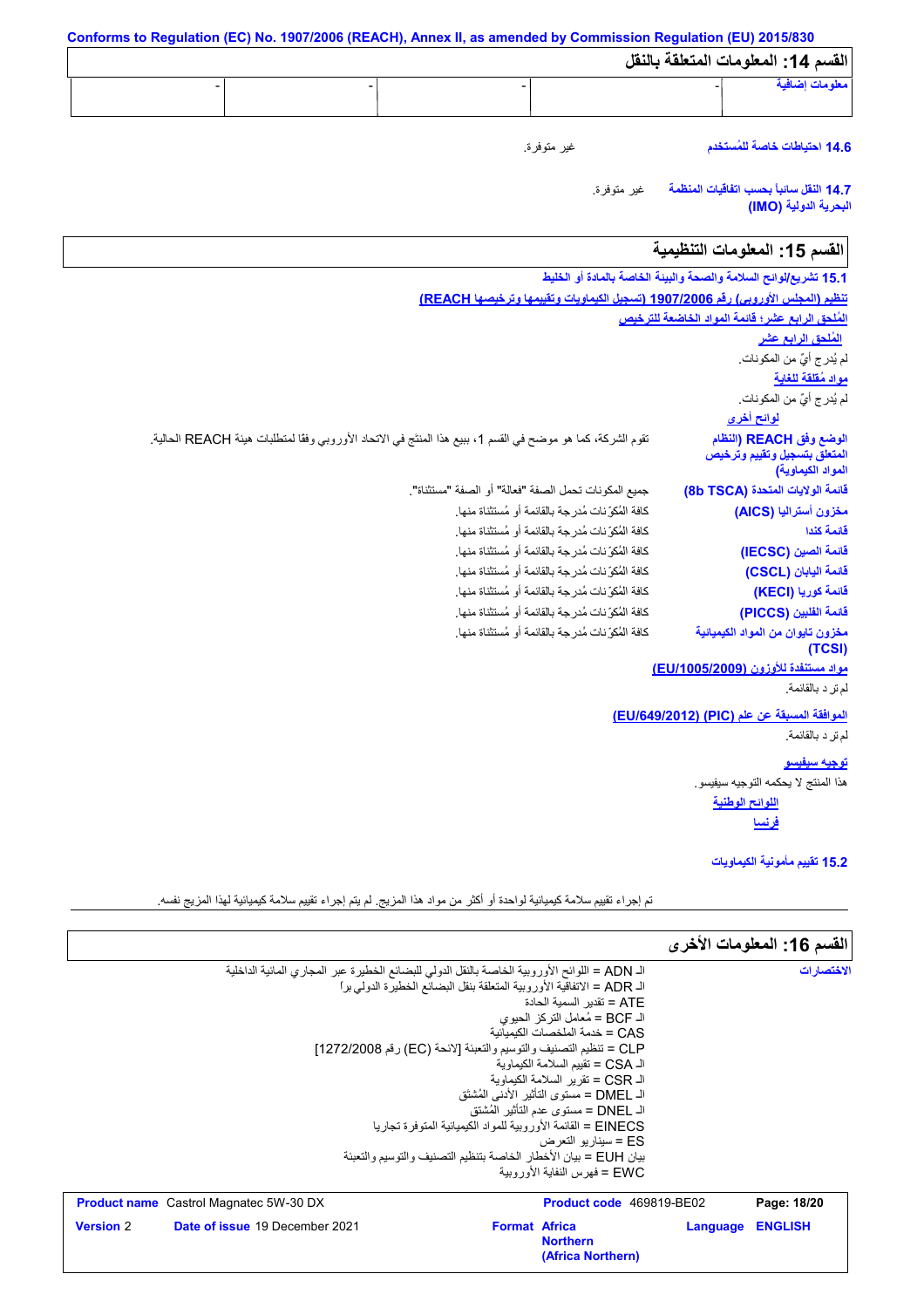|                                                                                                                    | المعلومات الاخرى |
|--------------------------------------------------------------------------------------------------------------------|------------------|
| GHS = النظام المتوافق عالمياً لتصنيف وتوسيم المواد الكيميائية                                                      |                  |
| الـ IATA = ر ابطة النقل الجوى الدولي                                                                               |                  |
| الـ IBC = حاوية سوائب وسيطة                                                                                        |                  |
| الـ MDG   = البحرية الدولية للبضائع الخطِرة                                                                        |                  |
| LogPow = لو غاريتم معامل تجزئة الأوكتانول/الماء                                                                    |                  |
| اك MARPOL = المُعاهدة الدولية لمنع التلوث الناجم عن السفن، 1973 المُعدَّلة بموجب بروتوكول 1978. ("ماربول" = التلوث |                  |
| البحر ي)                                                                                                           |                  |
| OECD = منظمة التعاون الأقتصادي والتنمية                                                                            |                  |
| PBT = باقية وسامة ومتر اكمة بيولوجيا                                                                               |                  |
| الـ PNEC = تركُّز عدم التأثير المُتوقَّع                                                                           |                  |
| REACH = التنظيم المتعلق بتسجيل وتقييم وترخيص المواد الكيماوية [نظام (المفوضية الأوروبية) رقم 1907/2006]            |                  |
| RID = التنظيمات الدولية لحمل البضائع الخطرة عبر السكك الحديدية                                                     |                  |
| RRN = رقم التسجيل في التنظيم المتعلق بتسجيل وتقييم وترخيص المواد الكيماوية (REACH)                                 |                  |
| SADT = در جة حر ار ة التحلل المتسار ع ذاتيًّا                                                                      |                  |
| SVHC = مو اد مثير ة لقلق شديد                                                                                      |                  |
| STOT-RE = السمية الموجهة إلى عضو مستهدف- عند تكر ار التعرض                                                         |                  |
| STOT-SE = السمية الموجهة إلى عضو مستهدف - عند التعرض لمرة واحدة                                                    |                  |
| TWA = المتوسط الزمني المرجح                                                                                        |                  |
| UN = الأمم المتحدة                                                                                                 |                  |
| UVCB = مادة هيئرُ وكَرْ بُونية مركبة                                                                               |                  |
| الـ VOC = مُركب عضوى مُتطاير                                                                                       |                  |
| vPvB = شديد البقاء وشديد التراكم البيولوجي                                                                         |                  |
| منتوع = قد يحتوي على واحد أو أكثر من المكونات النالية 4-88-64741 / 64741-88-706-101-1048 / 64741-89-               |                  |
| /64741-96-3 01-2119487081-40 RRN / 64741-95-3 01-2119487067-30 RRN                                                 |                  |
| / 64742-44-5 .01-2119488707-21 RRN / 64742-01-4 .01-2119483621-38 RRN                                              |                  |
| / 64742-53-64742-45-01. 64742-45-6. 64742-52-5. 64742-45-6. 01-2119467170-45 RRN                                   |                  |
| / 64742-55-8.01-2119484627-25 RRN / 64742-54-7.01-2119480375-34 RRN                                                |                  |
| / 64742-57-0.01-2119480132-48 RRN / 64742-56-9.01-2119487077-29 RRN                                                |                  |
| .64742-63-828742-119489287-22 RRN / 64742-62-7 .64742-58-1.01-2119489287-22 RRN                                    |                  |
| / 72623-85-9.01-2119487080-42 RRN / 64742-70-7 ,01-2119471299-27 RRN / 64742-65-0                                  |                  |
| / 72623-87-1.01-2119474878-16 RRN / 72623-86-0 .01-2119555262-43 RRN                                               |                  |
| 01-2119474889-13 RRN                                                                                               |                  |

**الإجراء المُستخدم لاشتقاق التصنیف بحسب تنظیم (المفوضیة الأوروبیة) رقم 1272/2008 [النظام المتوائم عالمیاً (GHS(/التصنیف والوسم والتعبئة (CLP[(**

|                                                                                                          | التصنيف                                        | التبرير     |
|----------------------------------------------------------------------------------------------------------|------------------------------------------------|-------------|
| غير مُصنَّفة.                                                                                            |                                                |             |
| نص بيانات الأخطار المُختصرة كاملاً                                                                       | قد يكون مميناً إذا ابتلع ودخل المسالك الهوائية | H304        |
| نص التصنيفات كاملأ [التصنيف والوسم<br>والتعبنة (CLP)/ النظام المتوائم<br>عالمياً (GHS)]<br><u>السيرة</u> | خطر السمية بالشفط - الفئة 1                    | Asp. Tox. 1 |
| تاريخ الإصدار / تاريخ المراجعة<br>تاريخ الإصدار السابق                                                   | 19/12/2021.                                    |             |
| من إعداد                                                                                                 | <b>Product Stewardship</b>                     |             |
| تشير إلى معلومات تم تغيير ها مقارنة بالنسخة التي سبق إصدار ها.                                           |                                                |             |

#### **ملاحظة للقاريء الكریم**

الق*س*م 16:

تم اتخاذ جمیع الخطوات المتاحة المعقولة لضمان دقة نشرة البیانات ھذه والمعلومات المتعلقة بالصحة والأمان والبیئة حسب البیانات الموضحة أدناه. لا یوجد ضمان أو تفویض، صریح أو ضمني، بشأن دقة أو اكتمال البیانات والمعلومات الواردة في نشرة البیانات ھذه.

تسري البيانات والنصائح المعطاة في حالة بيع المنتج للتطبيق المذكورة. لا يجوز لك استخدام المنتج في غير التطبيق المذكور أو التطبيقات المذكورة دون طلب المشورة من شركة BP Group.

یجب على المستخدم تقییم ھذا المنتج واستخدامھ بشكل آمن بما یتوافق مع جمیع القوانین والتشریعات المعمول بھا. لا تتحمل شركة BP Group أیة مسؤولیة عن أي ضرر أو إصابة تنتج عن الاستخدام، أو أي استخدام آخر بخلاف استخدام المنتج المذكور للخامة، أو في حالة علم مراعاة التوصيات، أو المخاطر المتأصلة في طبیعة الخامة. القائمون بشراء المنتج لتوریده إلى طرف ثالث للاستخدام في العمل علیهم اتخاذ جمیع الخطوات اللازمة للتأكد من أن شخص یستخدم المنتج یكون على درایة بالمعلومات الواردة في هذه النشرة. یجب على أصحاب العمل إبلاغ الموظفین لدیھم وغیرھم من الأشخاص المعنیین بالمخاطر الموضحة في ھذه النشرة وعن الاحتیاطات الواجب اتخاذھا. یمكنك الاتصال بشركة BP Group للتأكد من أن ھذا المستند على أحدث وضع. ممنوع منعًا باتًا إجراء تغییر على ھذا المستند.

| <b>Product name</b> Castrol Magnatec 5W-30 DX |                                       |                      | Product code 469819-BE02             |                         | Page: 19/20 |
|-----------------------------------------------|---------------------------------------|----------------------|--------------------------------------|-------------------------|-------------|
| <b>Version 2</b>                              | <b>Date of issue 19 December 2021</b> | <b>Format Africa</b> | <b>Northern</b><br>(Africa Northern) | <b>Language ENGLISH</b> |             |